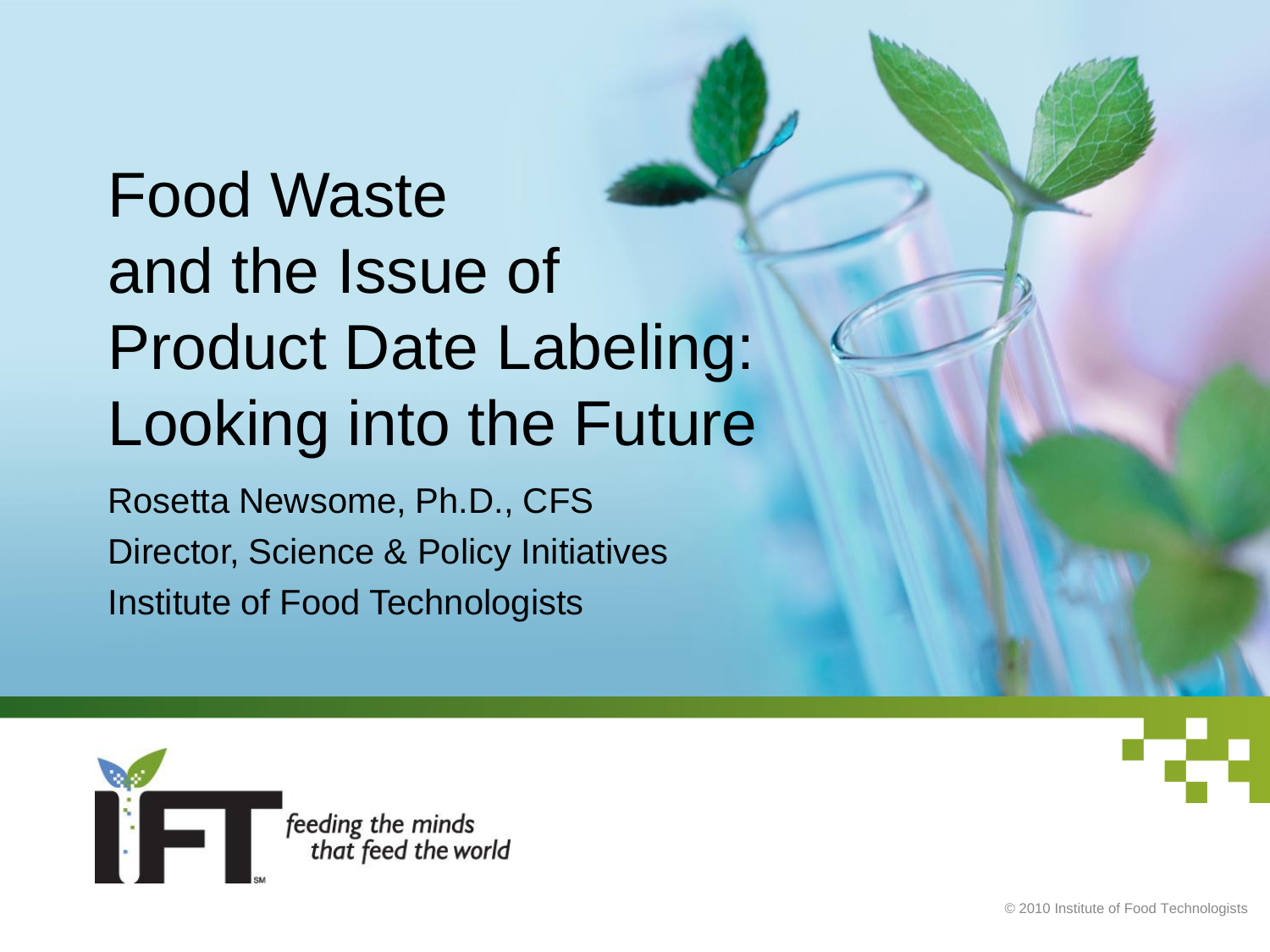# **Key Points**

- **Food waste is a substantial, global issue**
- Date labeling of food contributes to food waste
- Scientific advances and technological innovations are important to reduce waste, solve future global food challenges
- Collaborative action is needed to move toward uniformity in date labeling, and a workable solution to stakeholder challenges



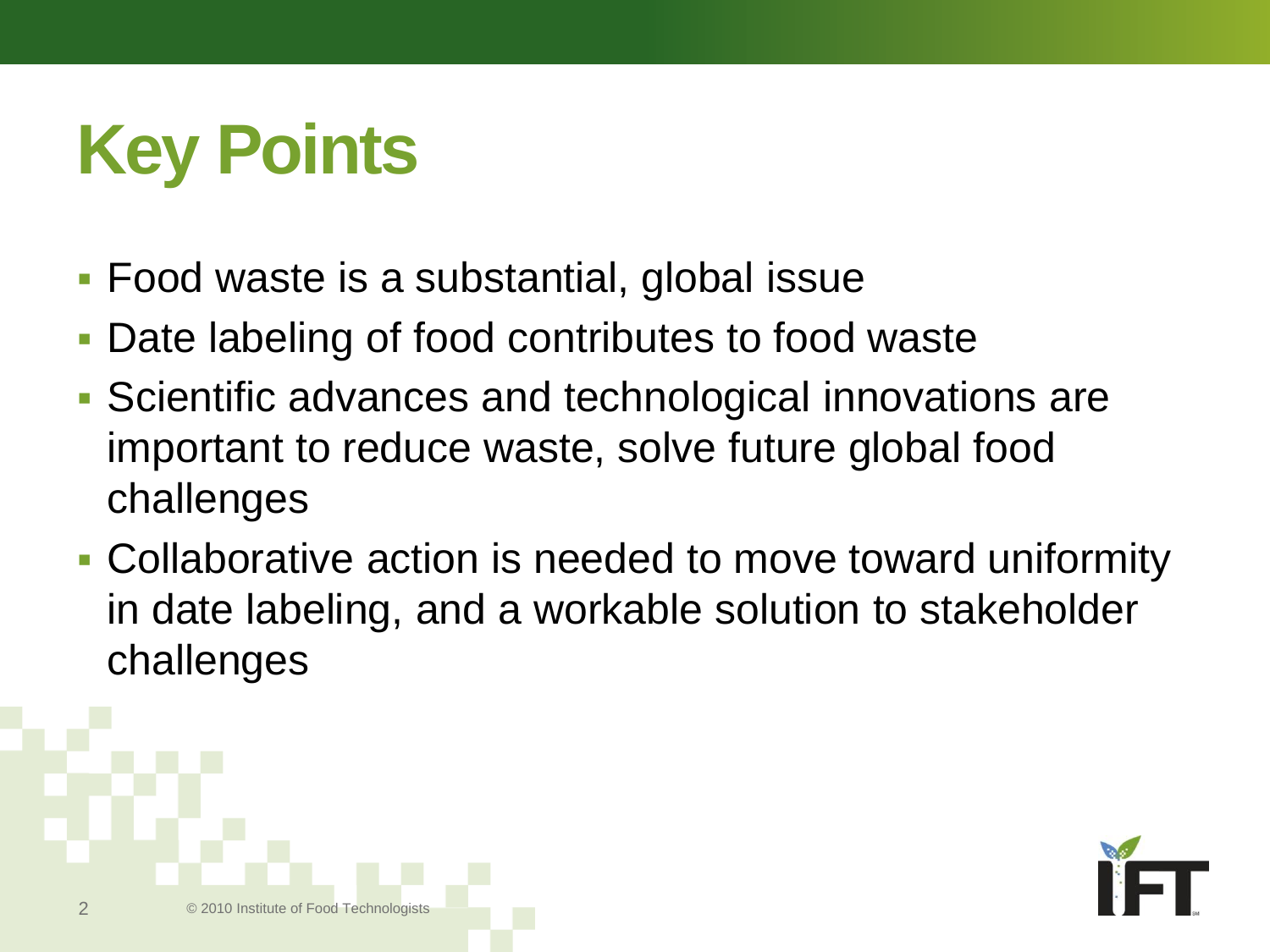#### **Food Waste**



- *"An important part of food loss… the discarding or alternative (non-food) use of food that was fit for human consumption—by choice or after the food has been left to spoil or expire as a result of negligence."*
- Food loss is *"the decrease in quantity or quality of food" "… the agricultural or fisheries products intended for human consumption that are ultimately not eaten by people or that have incurred a reduction in quality reflected in their nutritional value, economic value or food safety."*



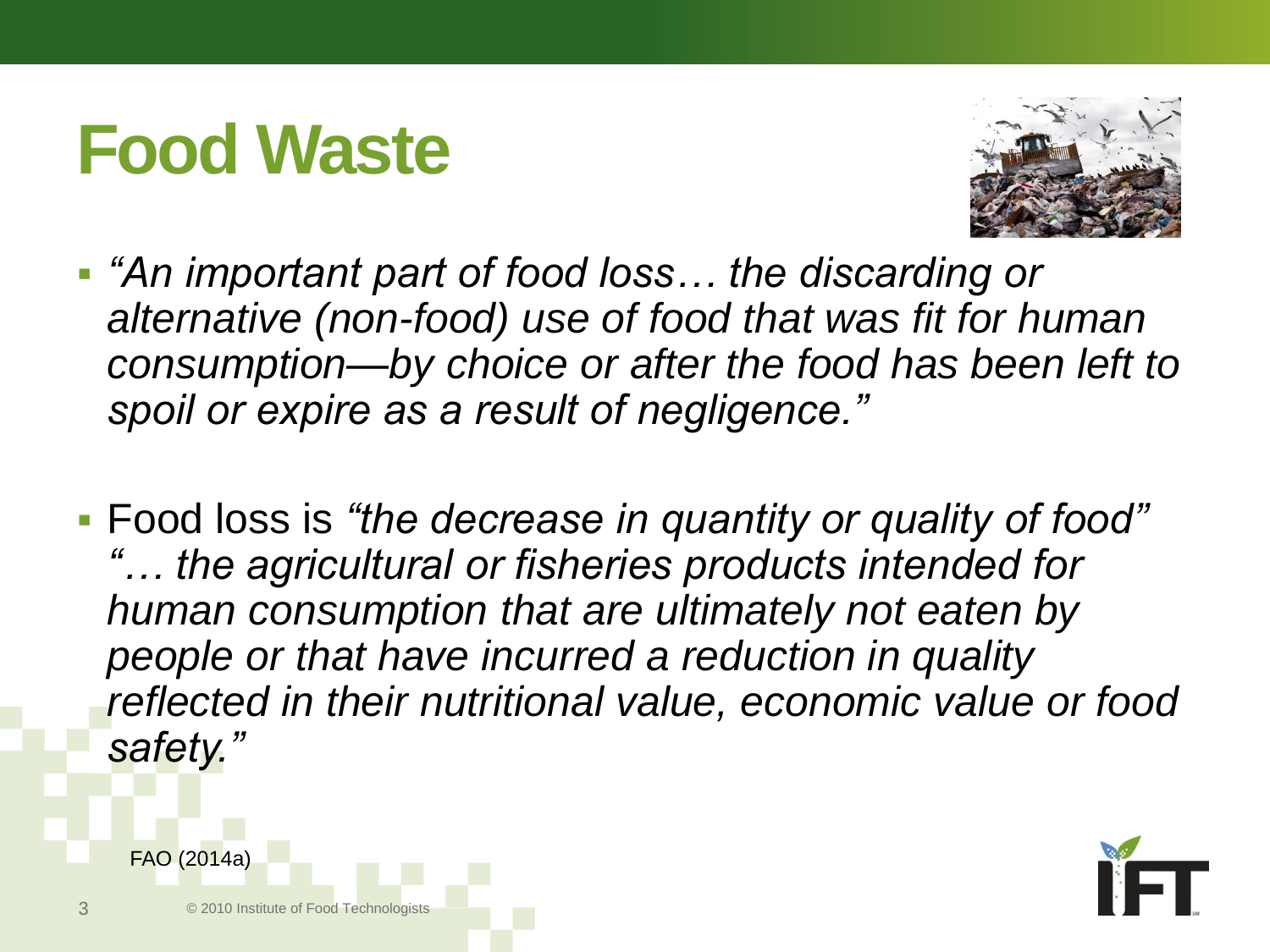# **Why the Concern?**

- Projected population increase from 7.2 billion to 9.6 billion by 2050 and 10.9 billion by 2100
- **Hunger: approximately 800 million people**
- **Hidden hunger (micronutrient deficiencies): additional** 1 billion people
- Malnutrition: single largest contributor to disease, possible cost to economy of up to 5% of global income
- Significance of global food wastage footprint
- Climate change
- Limited resources

FAO (2013a,b, 2014a,b,c), FAO/IFAD/WFP (2014, 2015), UN (2013)

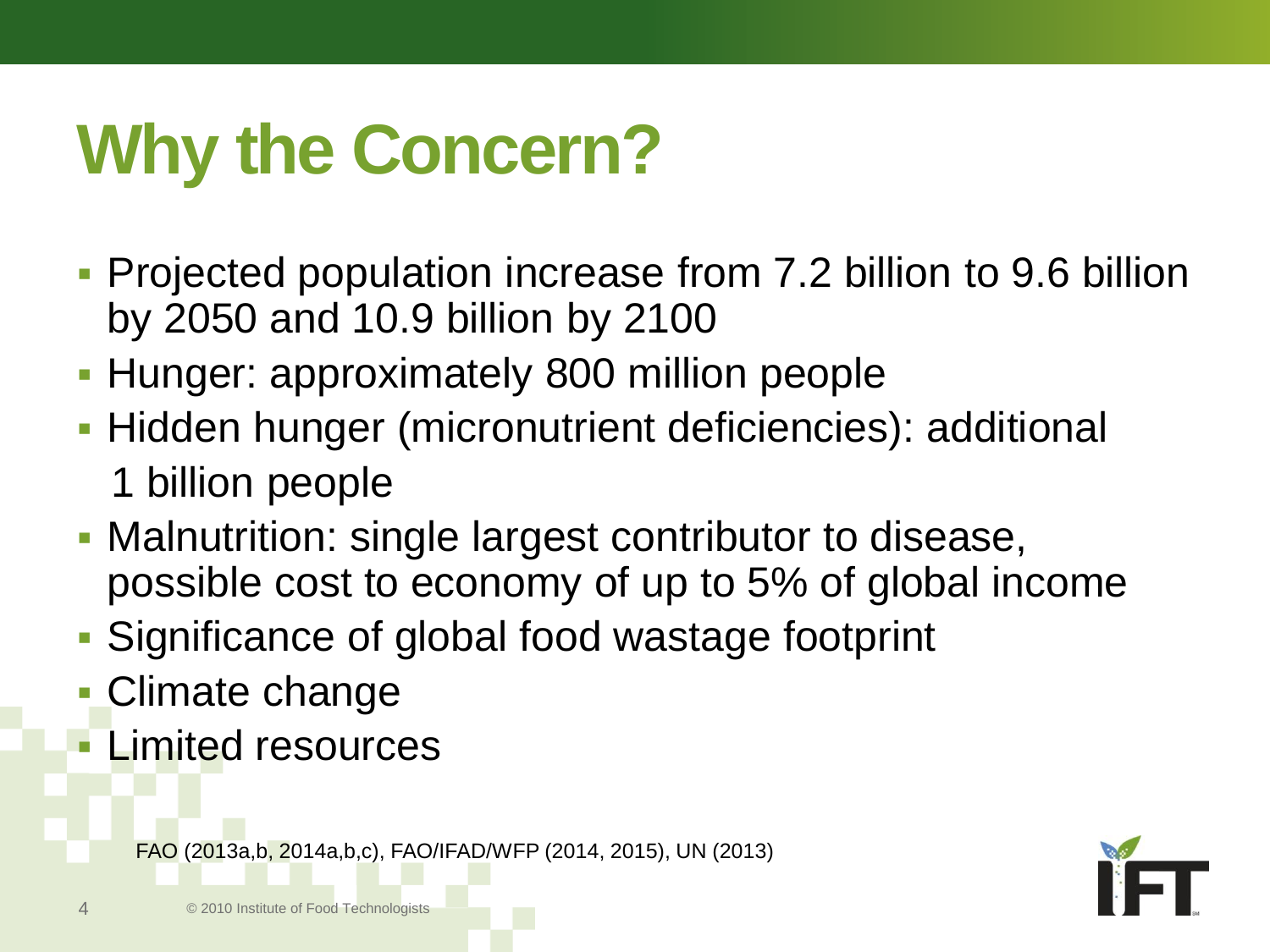# **Food Loss and Waste**

#### Substantial

- 33 to 50% of food, on a global scale, equivalent to
	- − 1.3 billion tons/year of food
	- − \$1 trillion dollars in value, annually

#### Food system-wide; causes vary

- Developing countries: >40% losses occur at postharvest and processing levels
- Industrialized countries: >40% of losses occur at retail and consumer levels

#### Nonproductive use of natural resources

- land, water, energy, other inputs
- Negative impacts on food security, economic development, environment
	- greenhouse gas emissions

FAO (2011, 2013a,b, 2014a), FAO/WHO (2014), Foresight (2011)

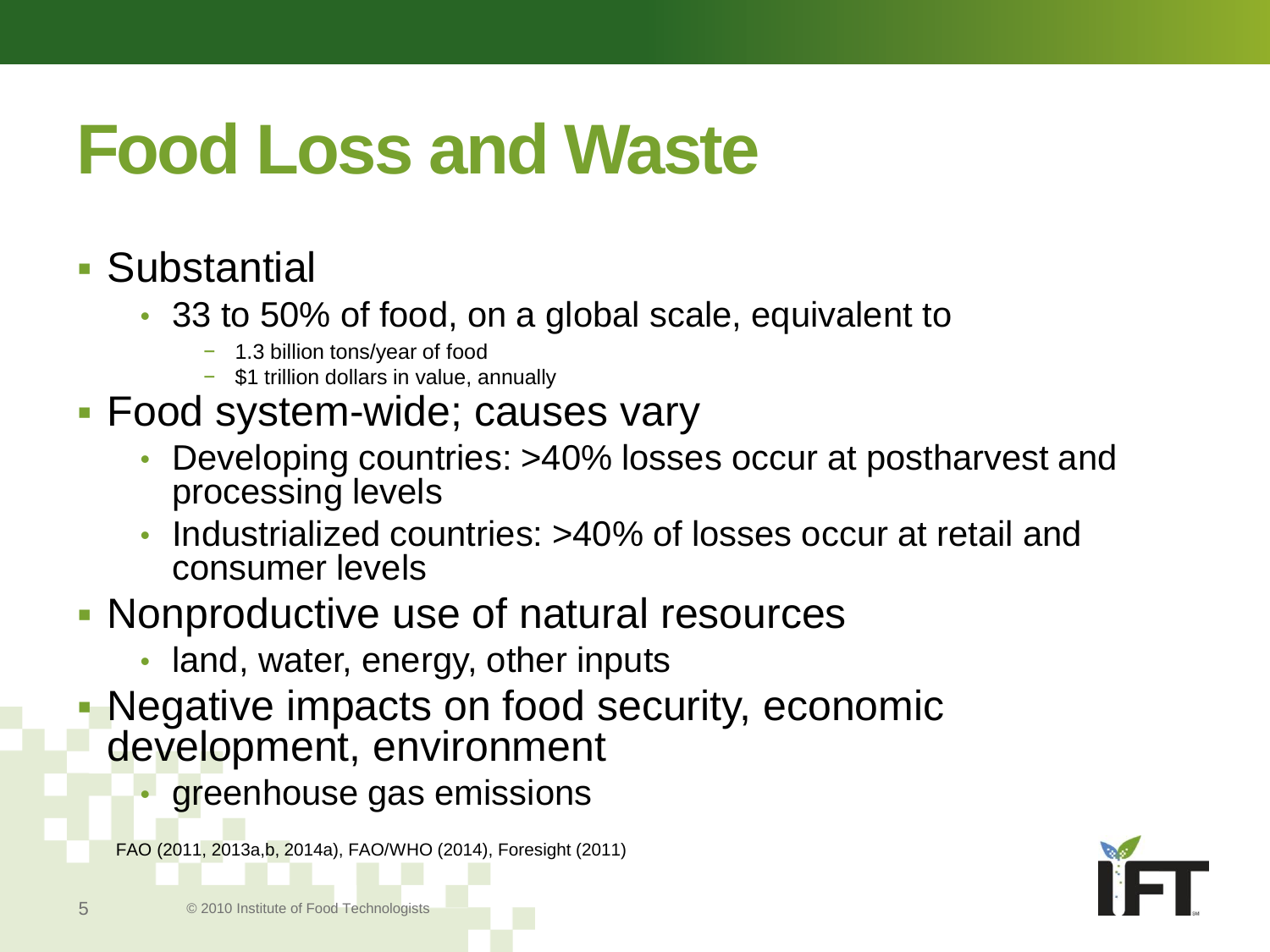### **FutureFood2050 Food Waste Feature**





6 © 2010 Institute of Food Technologists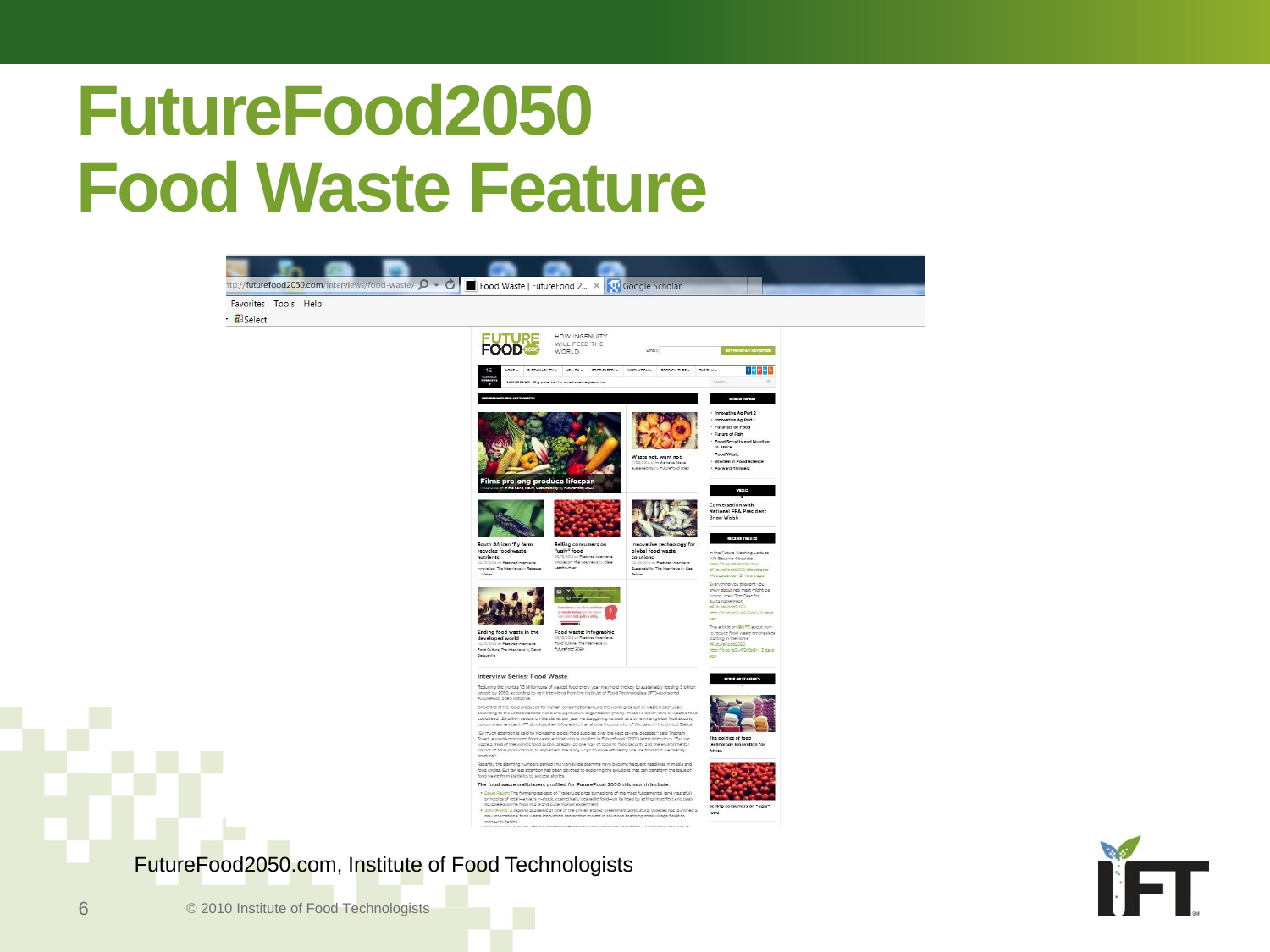



**Documentary** 

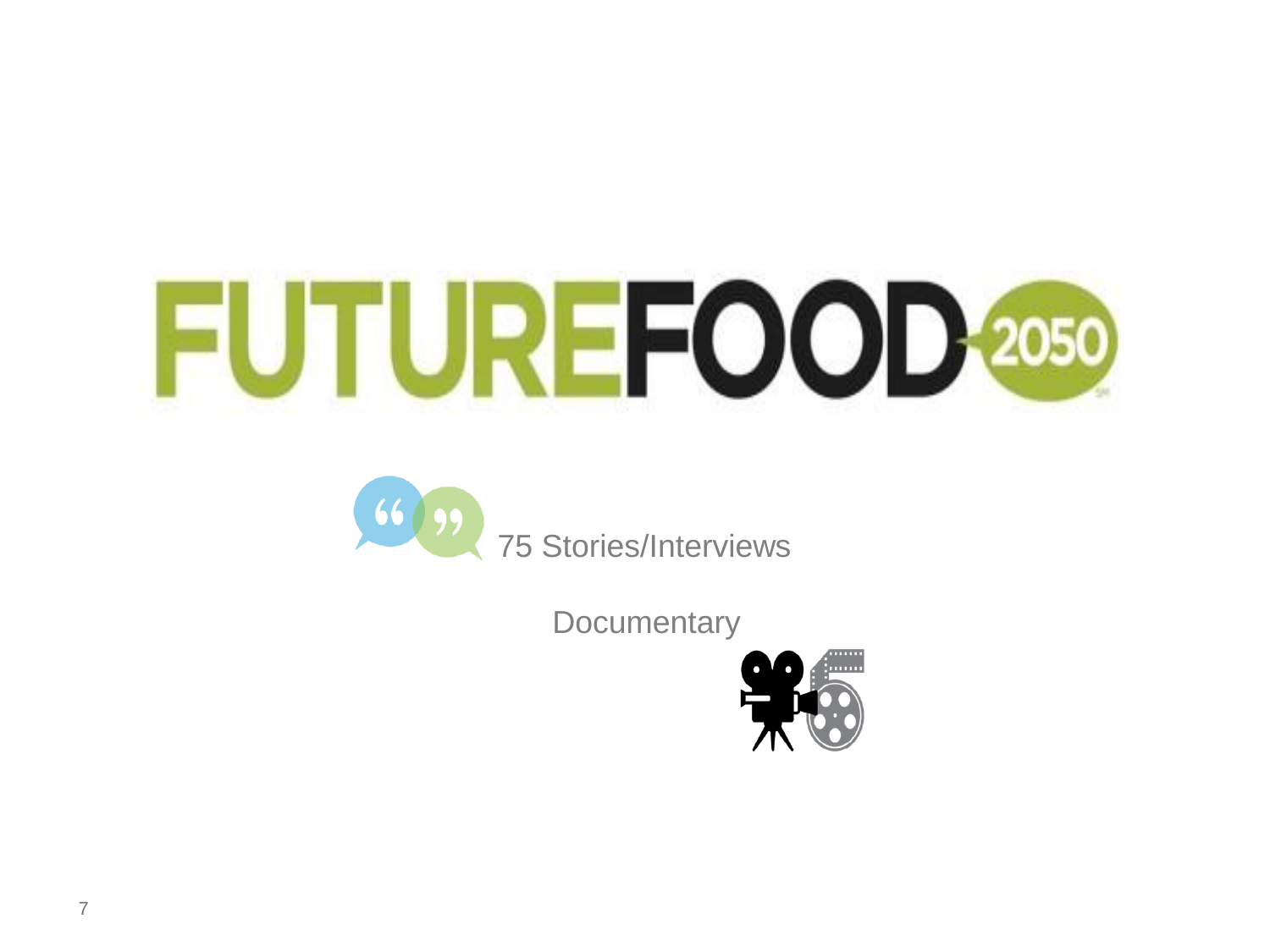# **Food Date Labeling**

- Authors
	- Academia
		- − Theodore P. Labuza, University of Minnesota
	- Industry
		- − Chris Balestrini, Grocery Manufacturers Association
		- − Hilary Thesmar, Food Marketing Institute
		- − Frank Yiannas, Walmart
	- Regulatory Community
		- − Joseph Corby, Association of Food and Drug Officials
	- Other Sectors
		- − Mitzi Baum, Feeding America
		- − Kaarin Goodburn, Chilled Food Association
		- − Gale Prince, SAGE Food Safety
	- IFT
		- − Rosetta Newsome, William Fisher



| of Food                                                                                | Applications and Perceptions of Date Labeling                                                                                                                                                                                                                                                                                                                                                                                                                                                                                                                                                                                                                                                                                                                                                                                                                                                                                                                                                                                                                                                                                                                                                                                                                                                                                                                                                                                                                                                                                                                                                                                                                                                                                                                           |  |
|----------------------------------------------------------------------------------------|-------------------------------------------------------------------------------------------------------------------------------------------------------------------------------------------------------------------------------------------------------------------------------------------------------------------------------------------------------------------------------------------------------------------------------------------------------------------------------------------------------------------------------------------------------------------------------------------------------------------------------------------------------------------------------------------------------------------------------------------------------------------------------------------------------------------------------------------------------------------------------------------------------------------------------------------------------------------------------------------------------------------------------------------------------------------------------------------------------------------------------------------------------------------------------------------------------------------------------------------------------------------------------------------------------------------------------------------------------------------------------------------------------------------------------------------------------------------------------------------------------------------------------------------------------------------------------------------------------------------------------------------------------------------------------------------------------------------------------------------------------------------------|--|
| Gale Prince, Hilary S. Thesmar, and Frank Yiannas.                                     | Rosetta Newsome, Chris G. Balestrini, Mitzi B. Baum, Joseph Corby, William Fisher, Kaarin Goodburn, Theodore P. Labura,                                                                                                                                                                                                                                                                                                                                                                                                                                                                                                                                                                                                                                                                                                                                                                                                                                                                                                                                                                                                                                                                                                                                                                                                                                                                                                                                                                                                                                                                                                                                                                                                                                                 |  |
| reducing food want.<br>Keywords: code dating, date labeling, date marking, open dating | Abstract: Open dating of food products has been practiced for decades, and has been key to achieving muck rotation<br>at retail and retoriding information to consumers. The open date provides a struck communication tool, which may be<br>hand on product quality and/or food spiry as determined by the manufacturer or retailer. Date marking is generally spen<br>but it can be closed foode intended for managing product at retail, and for recall and traceability), and the terminology<br>and applications vary widely around the world. The variation in date labeling terms and uses contributes to substantial<br>minundentanding by industry and comments and leads to significant minecessary field loss and wants, misapplication of<br>limited resource, annocesary financial bardon for the consumer and the food industry, and may also lead to potential<br>food safety this in regards to perishable foods. A "ase by" or stroke date cannot be relied on to indicate or examinate<br>food salety because absolute temporature control of food products throughout the food supply chain easyed be assured.<br>This naper provides an introduction to the issue of food product date labeling and addresses its history in the United<br>States, different terms used and various practices, U.S. and international frameworks, quality compared with safety, adversa-<br>inputs of miconception about date labeling, and advantages of technological interestions. Collaboration to develop a<br>simple workable solution to address the challenges faced by stakeholders would have tremendous benefit. Conclusions<br>include a call to action to move toward uniformity in date labeling, therebe decreasing confusion among stakeholders and |  |
|                                                                                        |                                                                                                                                                                                                                                                                                                                                                                                                                                                                                                                                                                                                                                                                                                                                                                                                                                                                                                                                                                                                                                                                                                                                                                                                                                                                                                                                                                                                                                                                                                                                                                                                                                                                                                                                                                         |  |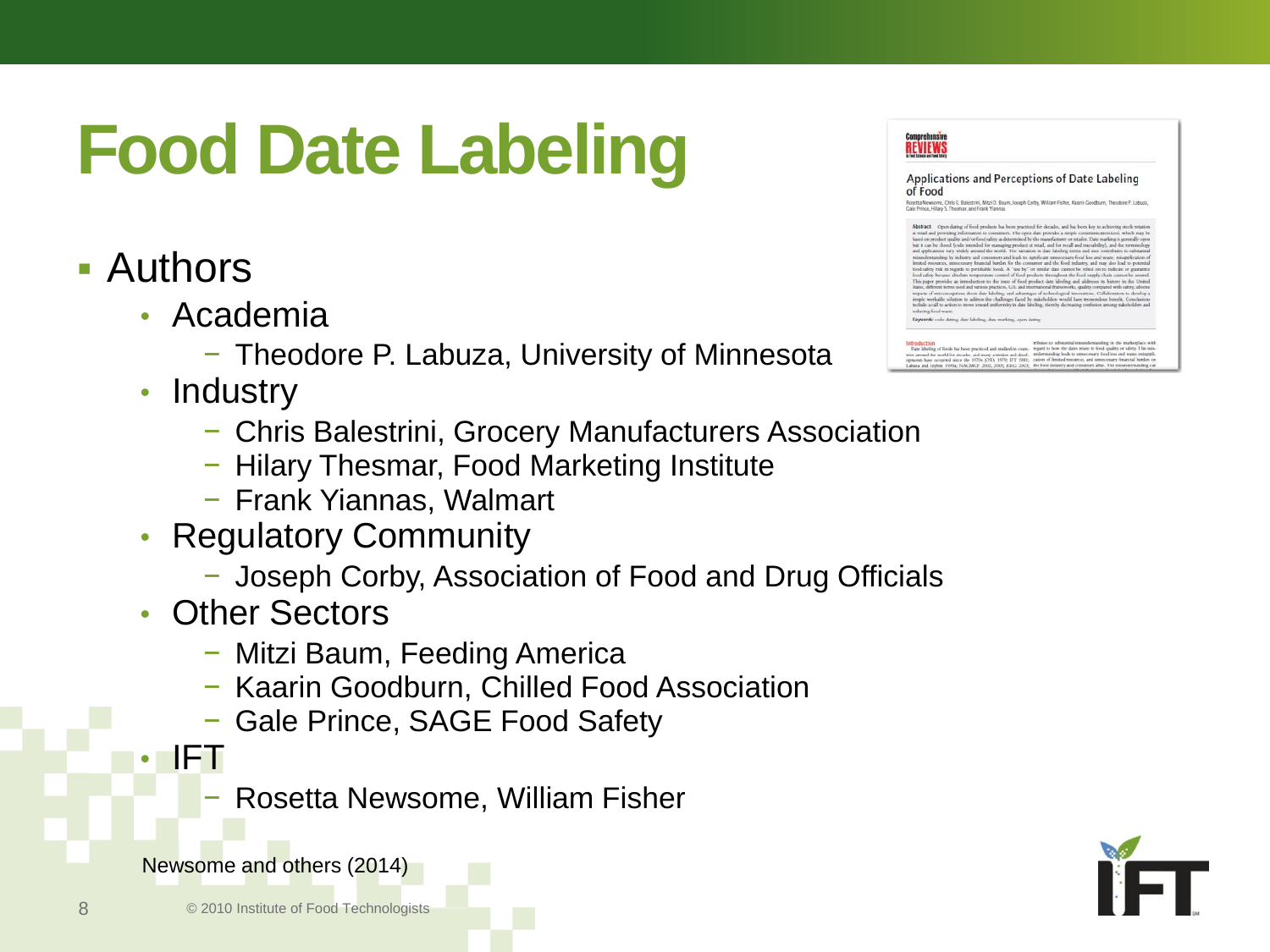# **Food Date Labeling**

- Content highlights
	- U.S. history
	- Terminology, applications
	- Different regulatory frameworks, perspectives among countries
	- Food quality vs. safety
	- Consumer perception
	- Food loss and waste
		- − Extent of issue, waste reduction efforts, initiatives
	- Date labeling challenges
	- Advantages of technological innovations
	- Conclusions, Call to Action



| Applications and Perceptions of Date Labeling<br>of Food                                                                                                                                                                                                                                                                                                                                                                                                                                                                                                                                                                                                                                                                                                                                                                                                                                                                                                                                                                                                                                                                                                                                                                                                                                                                                                                                                                                                                                                                                                                                                                                                                                                                                                                                       |
|------------------------------------------------------------------------------------------------------------------------------------------------------------------------------------------------------------------------------------------------------------------------------------------------------------------------------------------------------------------------------------------------------------------------------------------------------------------------------------------------------------------------------------------------------------------------------------------------------------------------------------------------------------------------------------------------------------------------------------------------------------------------------------------------------------------------------------------------------------------------------------------------------------------------------------------------------------------------------------------------------------------------------------------------------------------------------------------------------------------------------------------------------------------------------------------------------------------------------------------------------------------------------------------------------------------------------------------------------------------------------------------------------------------------------------------------------------------------------------------------------------------------------------------------------------------------------------------------------------------------------------------------------------------------------------------------------------------------------------------------------------------------------------------------|
| Rosetta Newsome, Chris G. Balestrini, Mitzi B. Baum, Joseph Corby, William Fisher, Kaarin Goodburn, Theodore P. Labura,<br>Gale Prince, Hilary S. Thesmar, and Frank Yianmas                                                                                                                                                                                                                                                                                                                                                                                                                                                                                                                                                                                                                                                                                                                                                                                                                                                                                                                                                                                                                                                                                                                                                                                                                                                                                                                                                                                                                                                                                                                                                                                                                   |
| Abstract: Open dating of food products has been practiced for decades, and has been key to achieving muck rotation<br>at retail and providing information to consumers. The open date provides a struple communication tool, which may be<br>hand on product quality and/or food spiry as determined by the manufacturer or retailer. Date marking is generally spen<br>but it can be closed foode intended for managing product at retail, and for recall and traceability), and the terminology<br>and applications vary widely around the world. The variation in date labeling terms and som contributes to substantial<br>minundentanding by industry and comments and leads to significant minecessary field loss and wants, misapplication of<br>limited resource, annocesary financial bardon for the consumer and the food industry, and may also lead to potential<br>food safety this in regards to perishable foods. A "ase by" or stroke date cannot be relied on to indicate or examinate<br>food salety because absolute temporature control of food products throughout the food supply chain surrout be assured.<br>This naper provides an introduction to the issue of food product date labeling and addresses its history in the United<br>States, different terms used and various practices. U.S. and international frameworks, quality compared with safety, adversa-<br>inputs of miconception about date labeling, and advantages of technological interestions. Collaboration to develop a<br>simple workable solution to address the challenges faced by stakeholders would have tremendous benefit. Conclusions<br>include a call to action to move toward uniformity in date labeling, therebe decreasing confusion anong stakeholders and<br>reducing food wage. |
| Keywords: code dating, date labeling, date marking, open dating                                                                                                                                                                                                                                                                                                                                                                                                                                                                                                                                                                                                                                                                                                                                                                                                                                                                                                                                                                                                                                                                                                                                                                                                                                                                                                                                                                                                                                                                                                                                                                                                                                                                                                                                |

**Comprehensive**<br>REVIEWS



9 © 2010 Institute of Food Technologists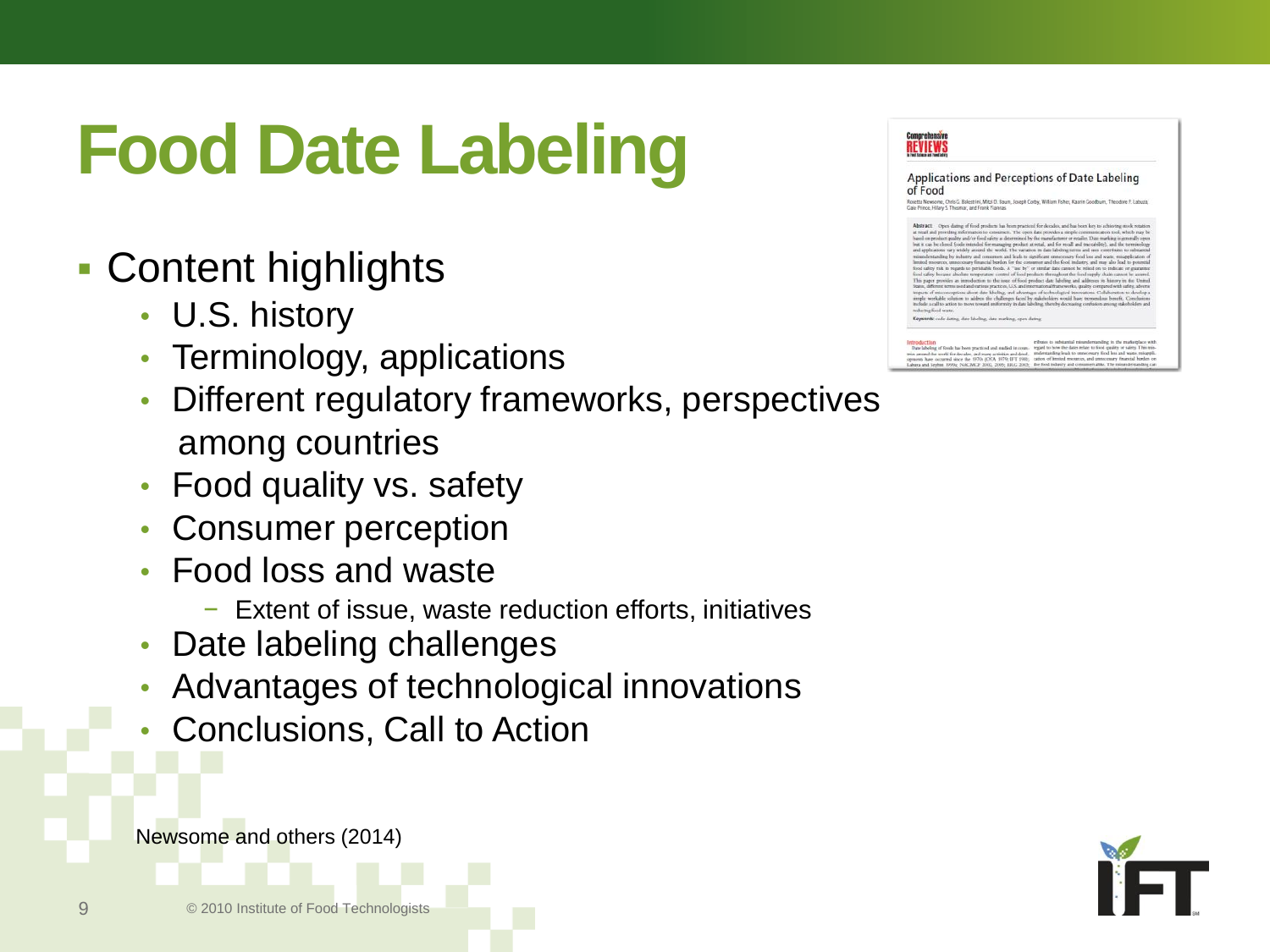# **U.S. Date Labeling History**

| 1900s                                                                                                                                                                                                                      | • First dates on packaged foods                                                                         |                                                                               |                                        |  |  |  |
|----------------------------------------------------------------------------------------------------------------------------------------------------------------------------------------------------------------------------|---------------------------------------------------------------------------------------------------------|-------------------------------------------------------------------------------|----------------------------------------|--|--|--|
|                                                                                                                                                                                                                            |                                                                                                         |                                                                               |                                        |  |  |  |
| 1960s                                                                                                                                                                                                                      | • Sell-by dates on milk                                                                                 | REPORT TO THE CONGRESS<br>MCHINAUFS<br>Food Labeling:                         |                                        |  |  |  |
|                                                                                                                                                                                                                            |                                                                                                         | Goals, Shortcomings,<br>And Proposed Changes<br>ertment of Agriculture        | PENISHELF LIFE<br><b>ATING OF FOOD</b> |  |  |  |
|                                                                                                                                                                                                                            | • Supermarkets implement open date labeling<br>• Legislation introduced                                 | BY THE COMPTROLLER GENERAL<br>OF THE UNITED STATES<br>BEST DOCUMENT AVAILABLE |                                        |  |  |  |
|                                                                                                                                                                                                                            | • U.S. General Accounting Office report, Office of Technology Assessment analysis<br>• Consumer surveys | <b>FROM LIBRAF</b>                                                            |                                        |  |  |  |
| 1970s<br>• New York State Consumer Protection Board published report to aid consumer understanding<br>. Joint labeling hearings: Food & Drug Administration, U.S. Dept. of Agriculture, Federal Trade<br><b>Commission</b> |                                                                                                         |                                                                               |                                        |  |  |  |
| 10                                                                                                                                                                                                                         | © 2010 Institute of Food Technologists                                                                  |                                                                               |                                        |  |  |  |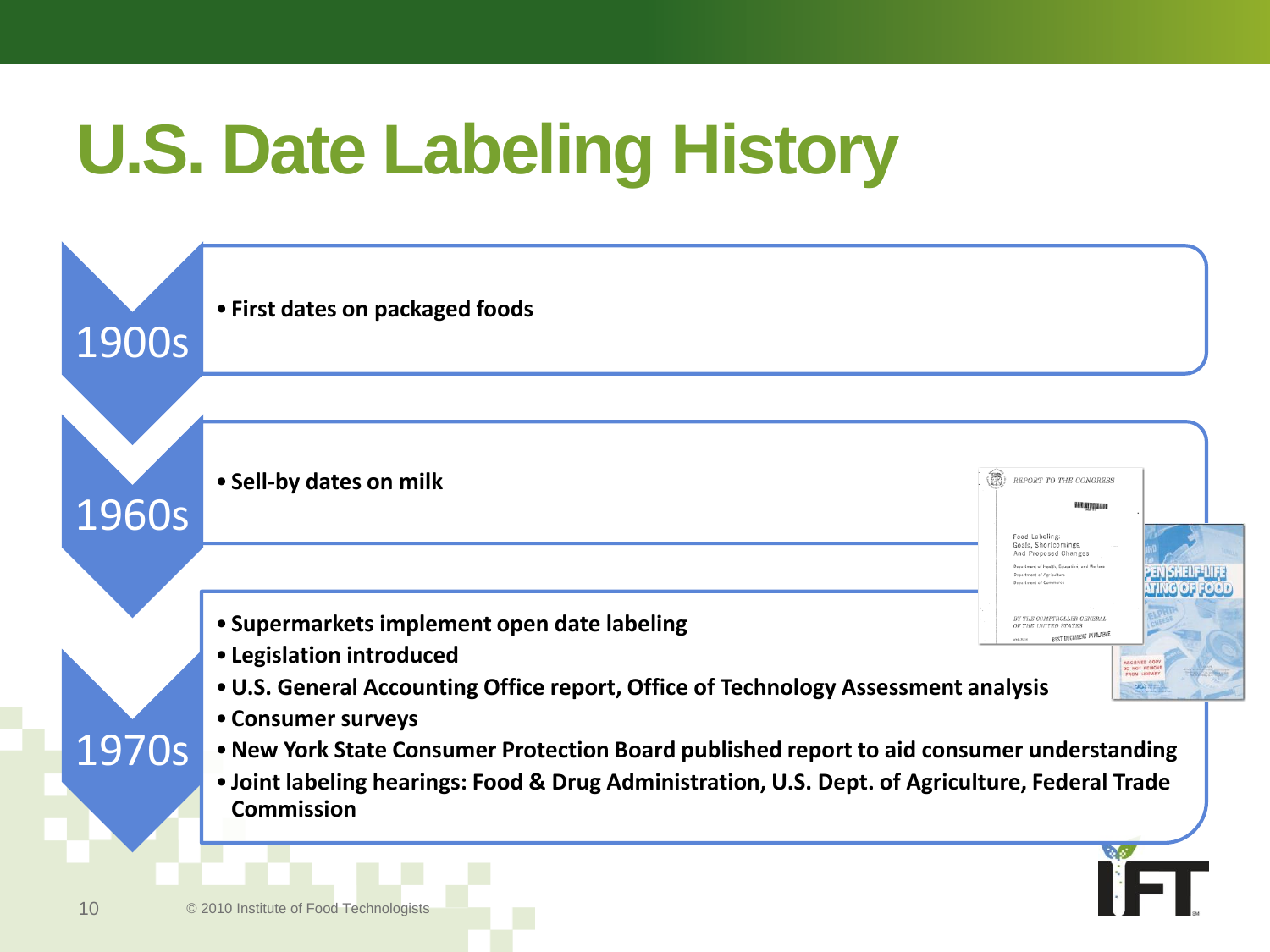# **U.S. Date Labeling History**

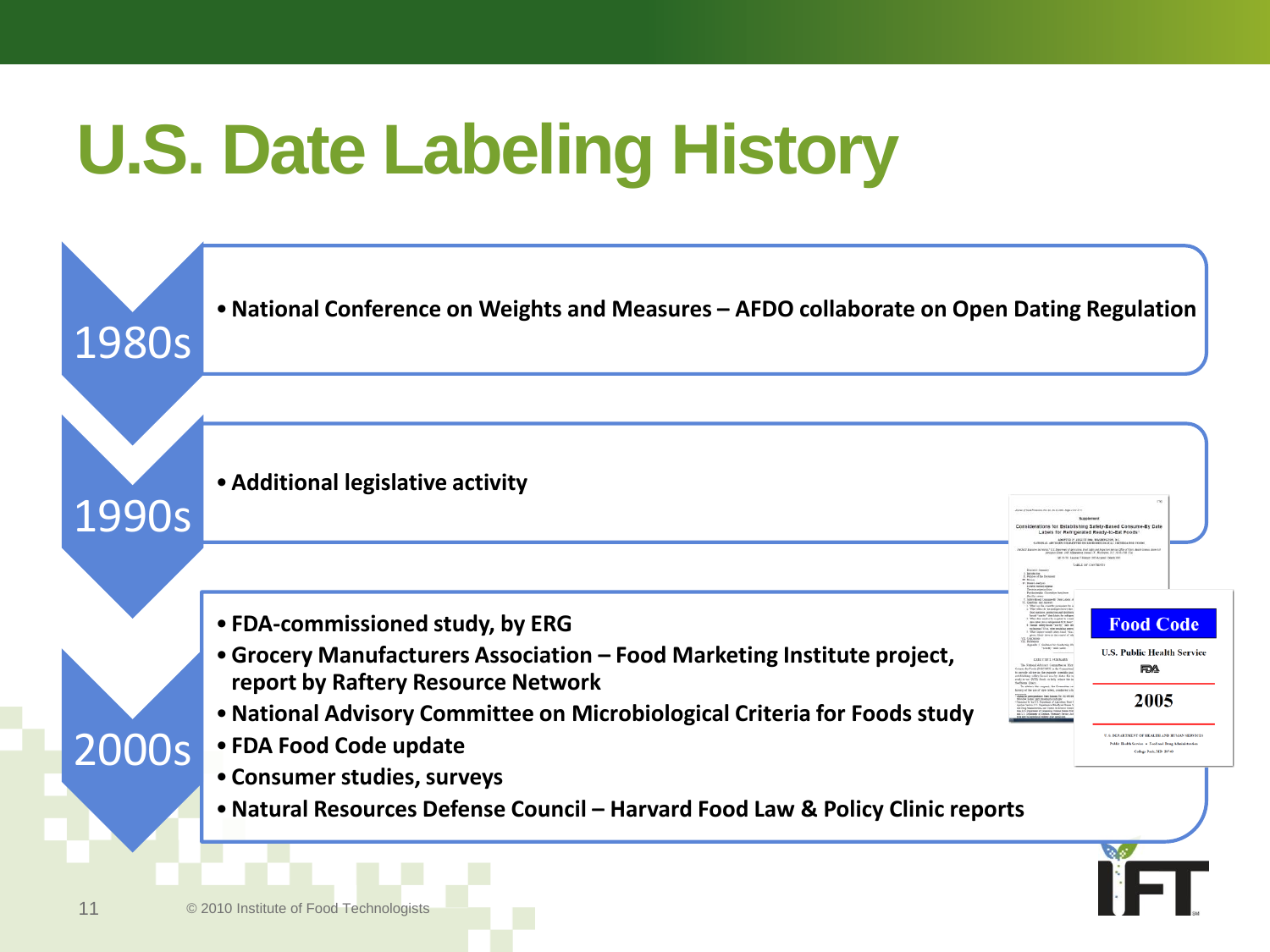# **Inconsistency in Date Labeling**

- Outside the United States
	- Regulatory frameworks differ; may be based on health, nutrition, quality, food safety
		- − Australia, New Zealand:
			- best-before (quality-related) or use-by (safety-based) date required for most packaged foods with < 2-year shelf life, for retail sale or catering, with some exceptions
		- − Canada:
			- Durable-life date with "best before" and "meilleur avant" for prepackaged foods with ≤ 90 d durable life not packaged at retail
			- Packaging date with "packaged on" and "empaqueté le" and durable life on prepackaged foods with ≤ 90 d durable life packaged at retail, with exceptions
			- Expiration date on formulated liquid diets, food for use in very low-energy diets, meal replacements, nutritional supplements, human milk substitutes
		- − EU:
			- Date of minimum durability and best before, or, for microbiologically highly perishable foods, a use-by date required, with exceptions
			- the "food shall be deemed unsafe" after the use-by date, with some exceptions
		- − UK: an offence to sell food after its use-by date

CFIA (2014), EC (2011), FSA/DEFRA (2011), Minister of Justice (2014), Newsome and others (2014), NRDC (2013)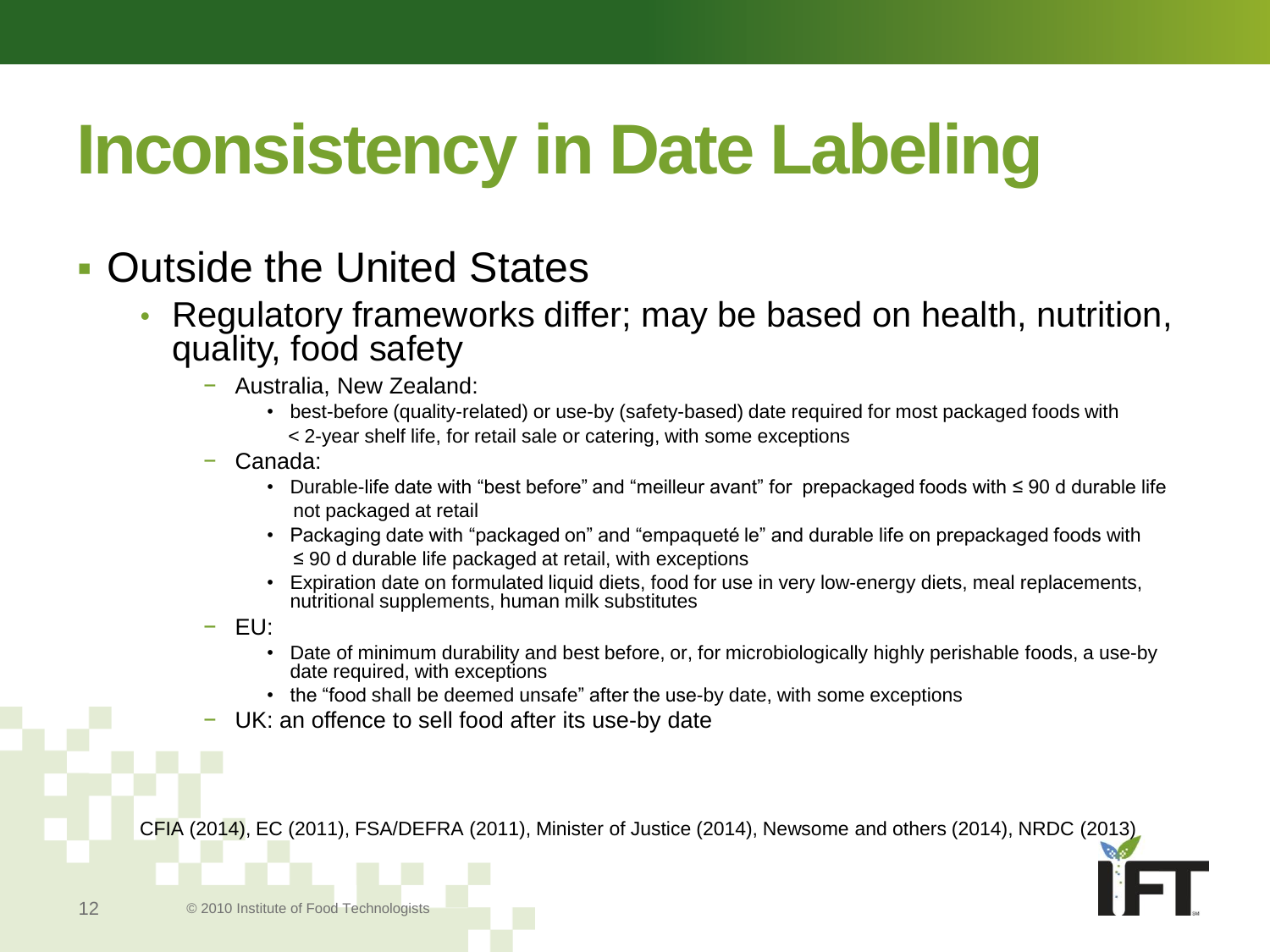# **Inconsistency in Date Labeling**

#### **In the United States**

- Limited federal requirements
- Variation among the states, jurisdictions
- Multiple regulatory jurisdictions
- Local jurisdictions may differ from the states



**SELL BY: The date determined by the food** product manufacturer, by which the food should be sold at retail. Typically, ONE-THIRD of the product's shelf life remains after the sell by date for consumer use at home.



**BEST BY: Date by which the product** should be consumed for ideal quality

> USE BY: The date, determined by the food product manufacturer, by which the food should be consumed. Products should be discarded after the "use by" date.

GMA and others (2008), Newsome and others (2014), NIST (2013), NRDC (2013)



13 **CENSISTS** © 2010 Institute of Food Technologists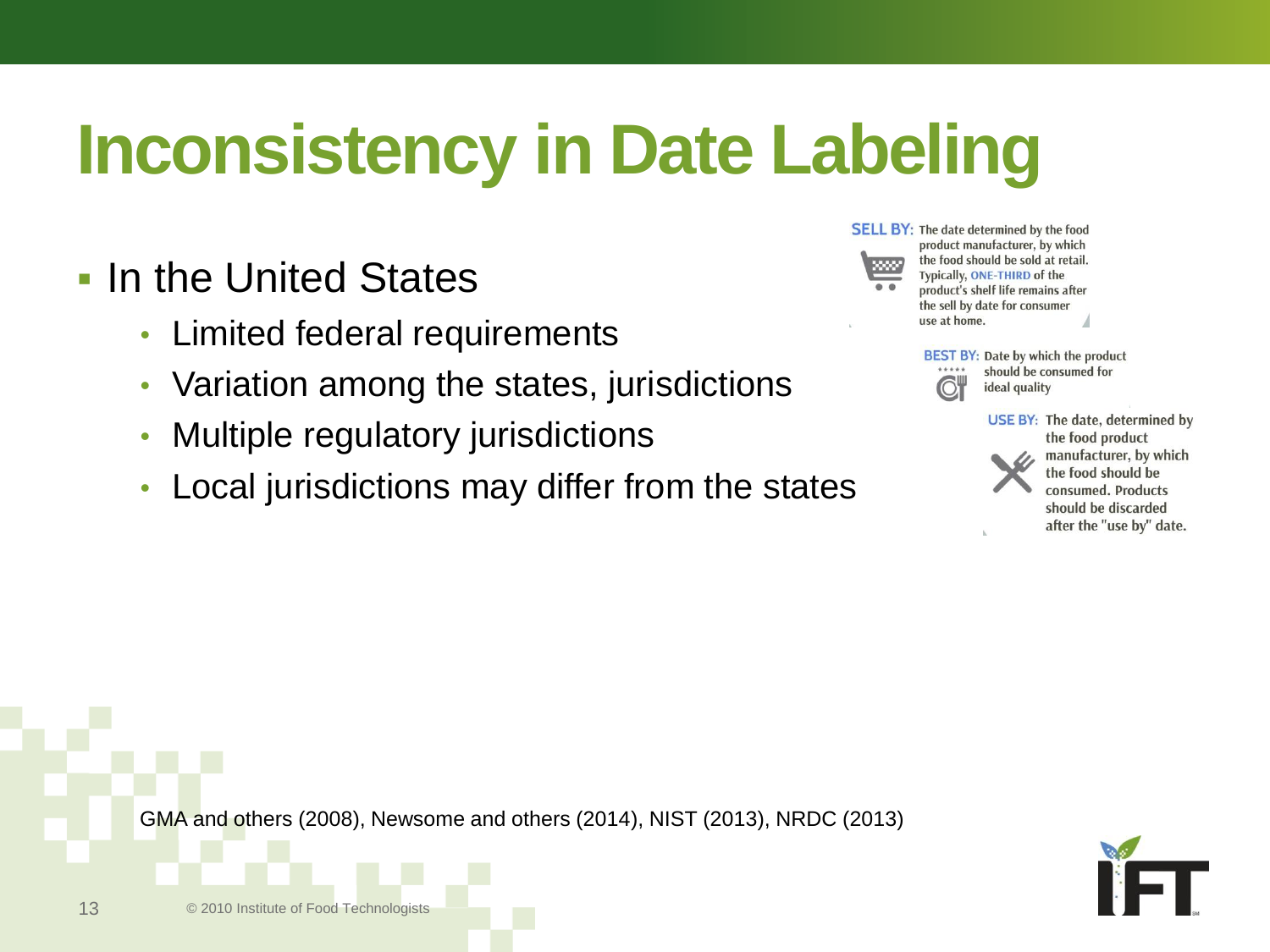# **State Regulations**



| <b>Status of Adoption of Uniform</b><br><b>Open Dating Regulation, 2013,</b><br>2015 | <b>Number of States</b> |
|--------------------------------------------------------------------------------------|-------------------------|
| Adopted, updated annually                                                            | 5                       |
| Law or regulation in force,<br>based on NCWM standard, but<br>earlier year           | $\overline{4}$          |
| Law or regulation in force, but<br>not based on NCWM standard                        | 10                      |
| No law or regulation                                                                 | 31                      |
| No law or regulation, but<br>NCWM standard used as<br>guideline                      | 3                       |



14 © 2010 Institute of Food Technologists

NIST (2013, 2015)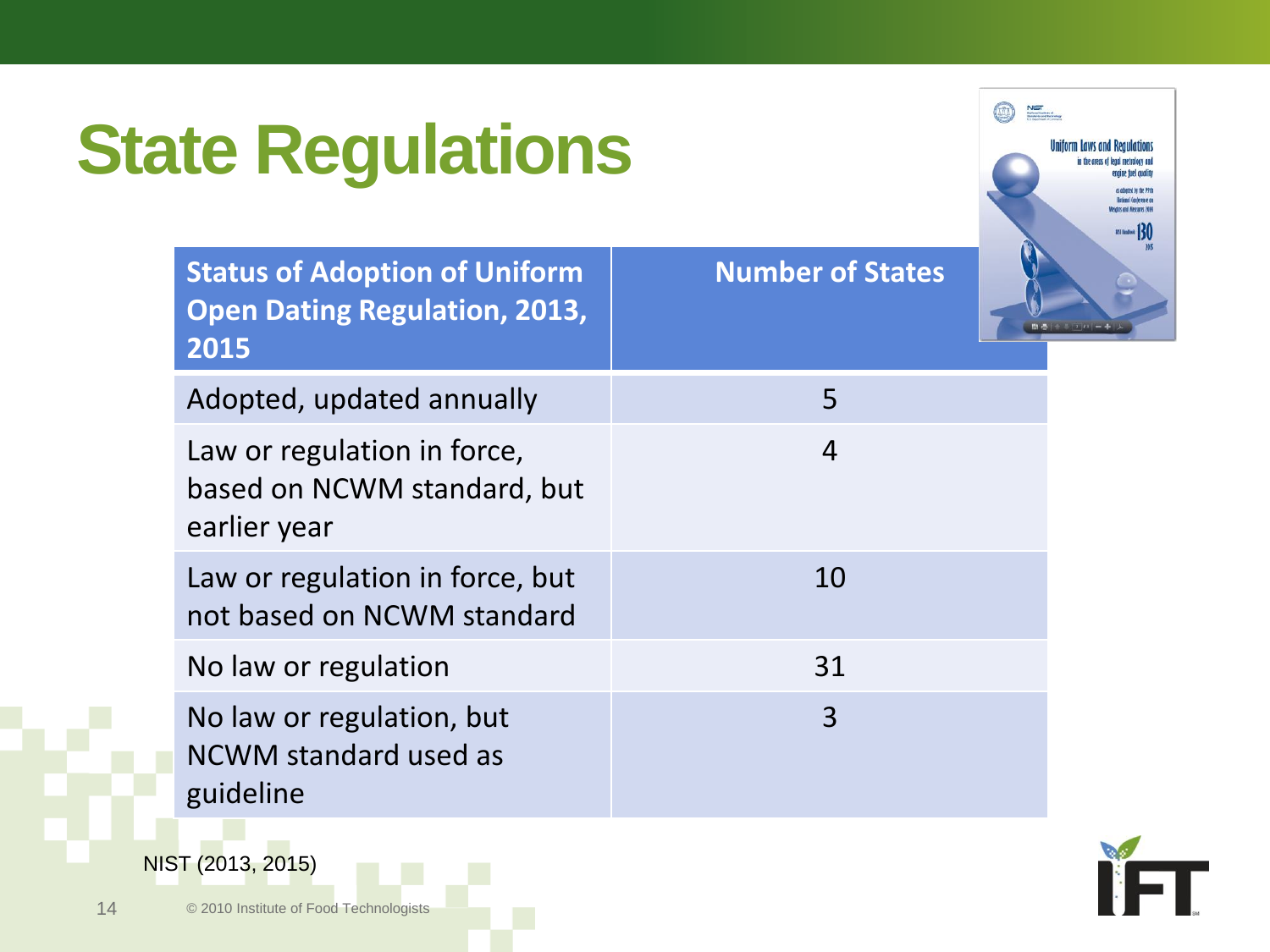

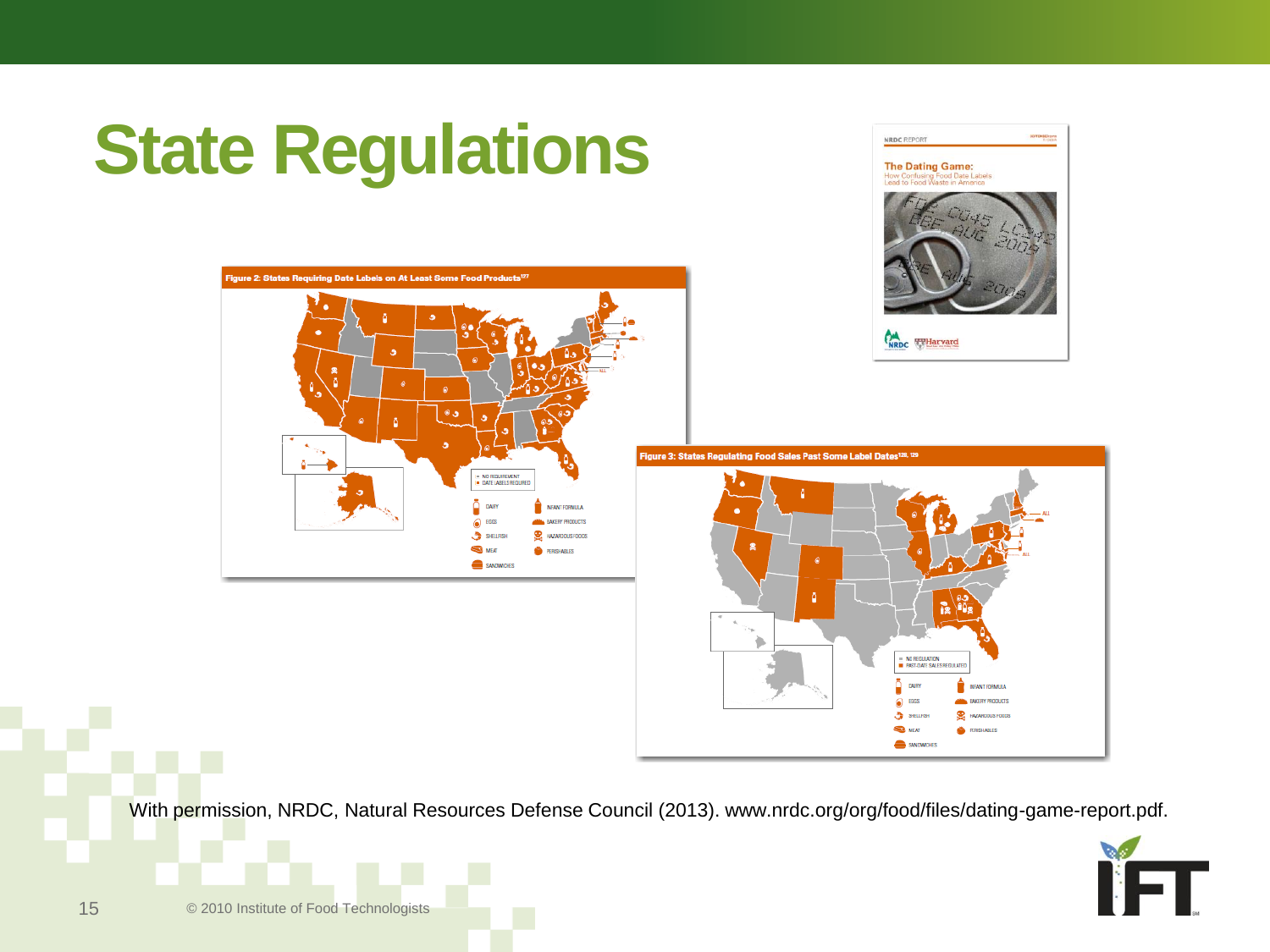# **Adverse Impacts of Varying Food Date Labeling Practices, Misunderstanding**

- Consumer confusion
	- Lack of adherence to use-by dates, ineffective refrigerated storage
	- Potential food safety risk, regarding perishable foods
- Food waste
	- Unnecessary discarding of food
- **Misapplication of limited resources**
- Unnecessary financial burden for consumers, industry

Boxstael and others (2014), Cates and others (2004), Evans and Redmond (2014), Kosa and others (2007), FMI (2007, 2008, 2009), Labuza and Szybist (1999), Labuza and others (2001), NRDC (2012), Sherlock and Labuza (1992), WRAP (2008, 2010, 2012, 2013)

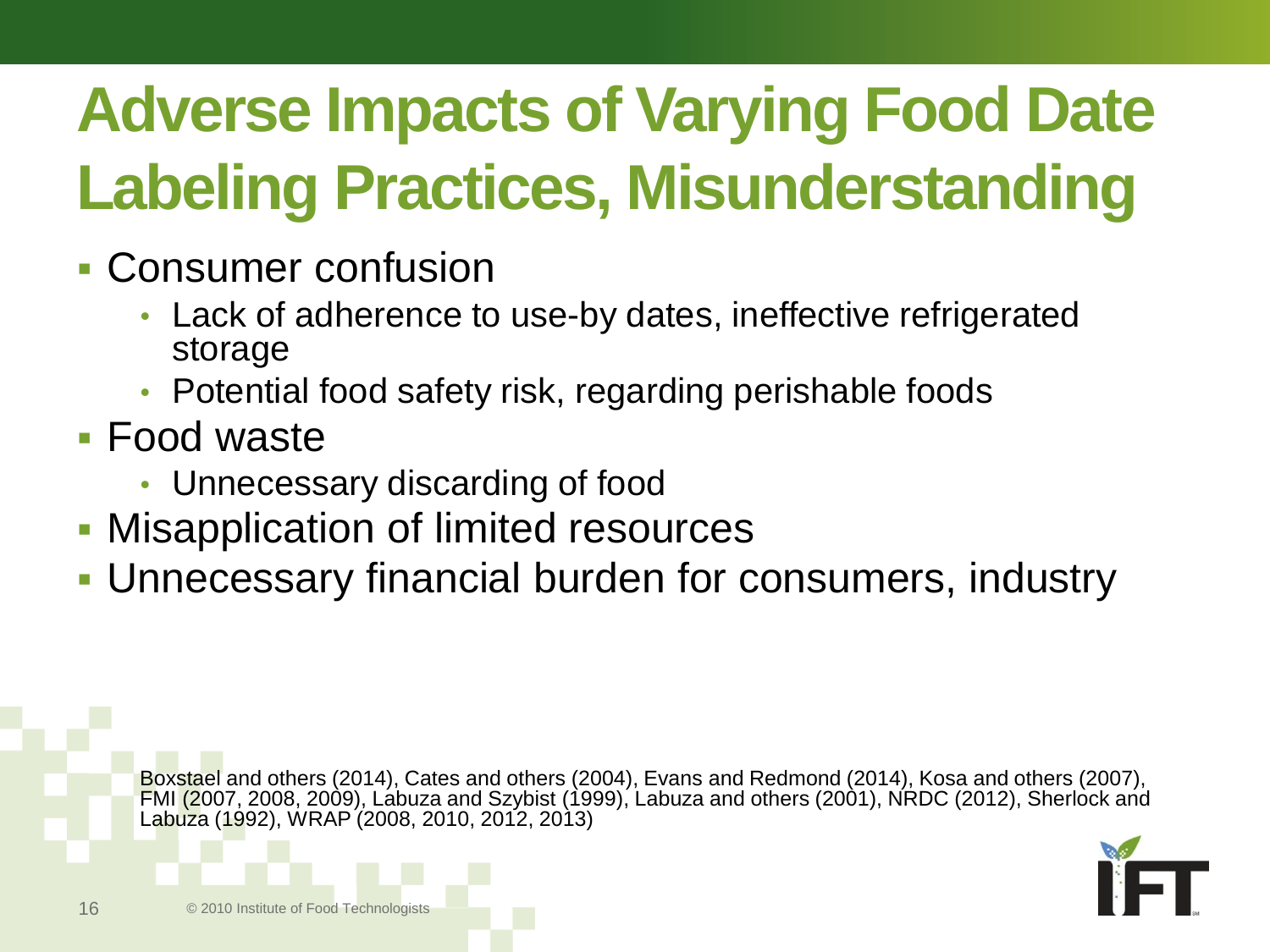# **Food Date Labeling Challenges**

- Using "close-to-code" products at food banks
- Costs at wholesale and retail to check dates and re-rotate products
- Limited regulatory inspection resources for checking dates at retail
- Fines or criminal prosecution, in some situations, for noncompliance



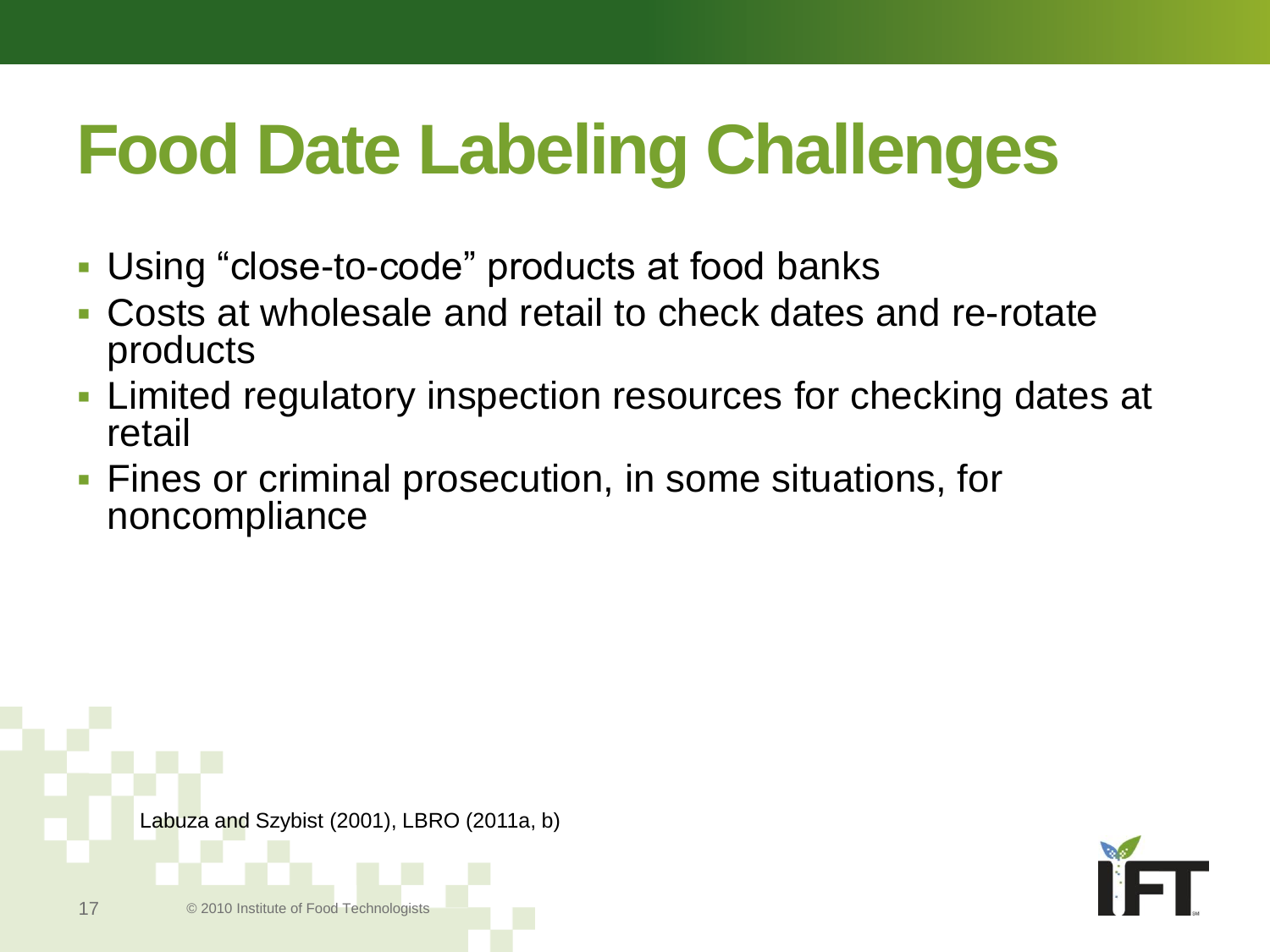# **Use of Technological Innovations**

#### **Intelligent/Smart Packaging**

- Data Carriers (e.g., bar codes, radiofrequency identification)
- Packaging Indicators (e.g., time temperature indicators)



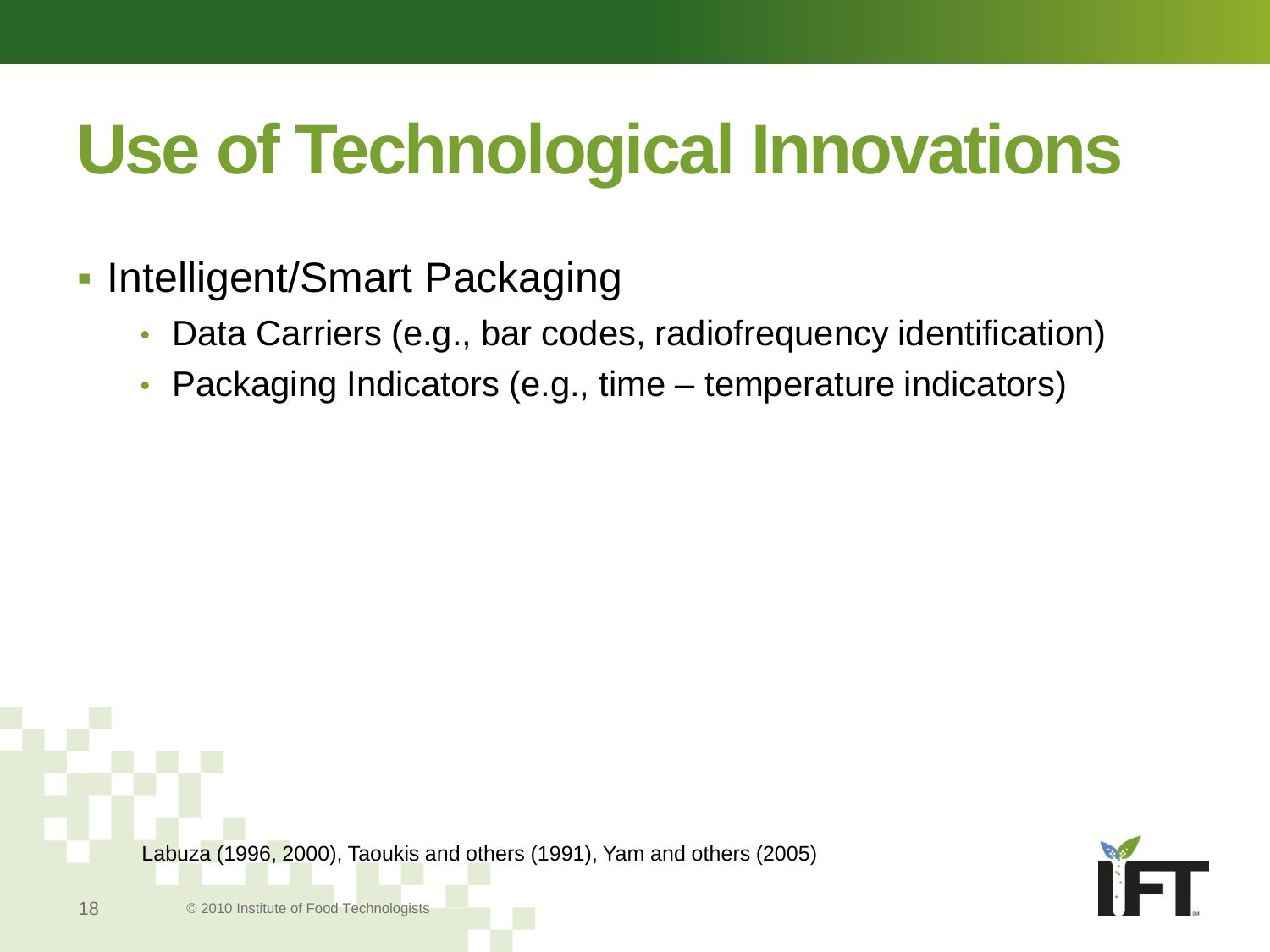## **Advantages of Packaging Indicators**

- **Monitor temperature**
- **Provide real-time data feedback about quality, safety,** shelf life
- Improve inventory management
- Enhance traceability, Hazard Analysis and Critical Control Points food safety management
- Allow change from first-in first-out concept to least-shelflife-left first-out distribution, logistics management concept
- Reduce waste

Diez-Gonzalez and others (2007), Labuza (1996), Labuza and Szybist (1999), Pal and others (2007), Taoukis and others (1991), Yam and others (2005)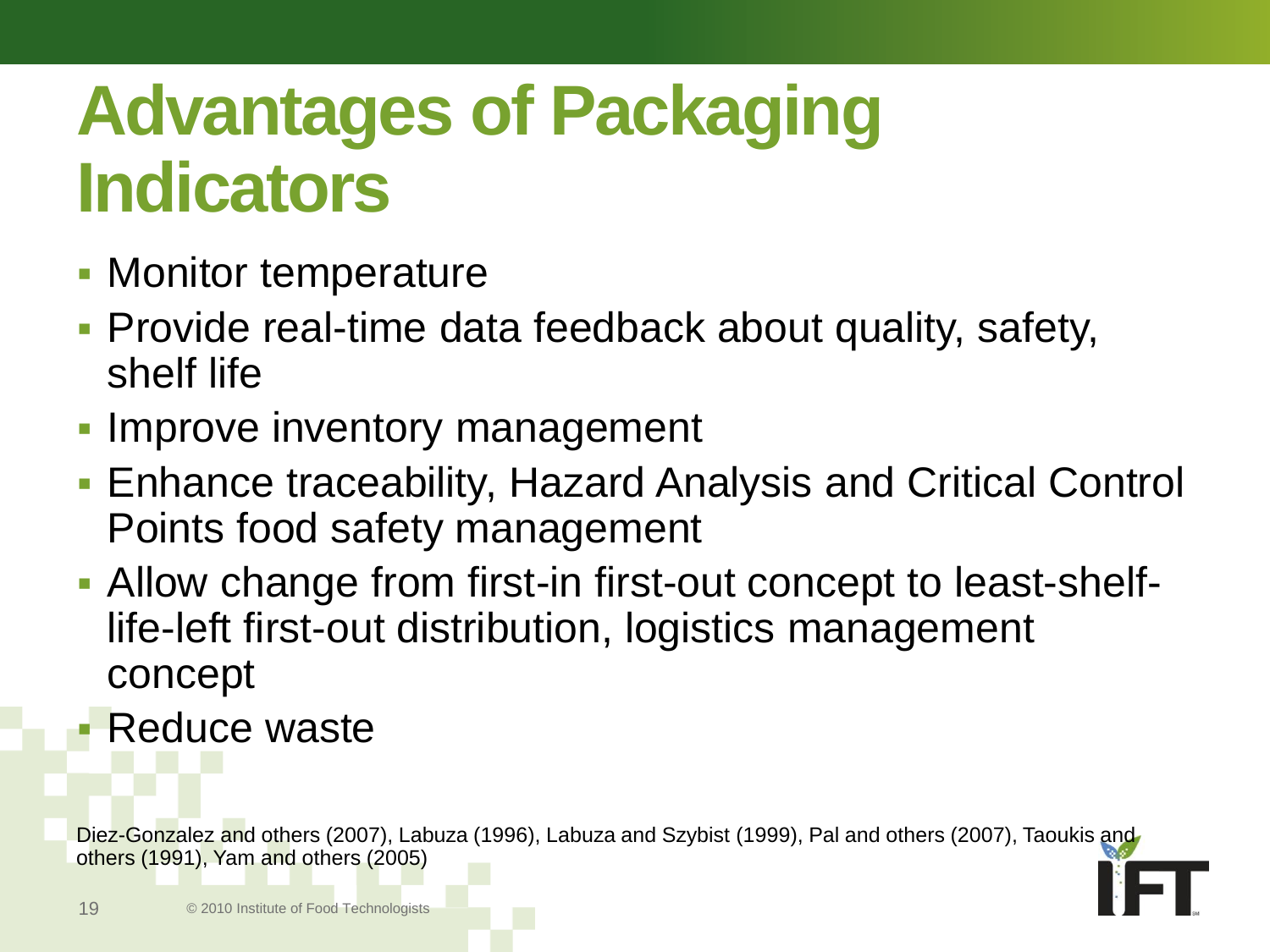# **Summary, Call to Action**

- Collaboration to develop a simple workable solution to address stakeholder challenges would be beneficial
	- Align to establish date labeling uniformity
		- − To develop a more consistent or single best practices date-marking system that takes into consideration on-package storage instructions
	- Reexamine regulatory enforcement
		- Regulatory agencies should revisit the emphasis placed on the issue of food date labeling at retail and, where appropriate, shift excessive resources placed on food quality date labeling to more significant health and safety risks.
		- − Coordination of federal and state approaches to date labeling, while allowing for collaborative industry-led development of a solution to achieve uniformity, would increase consistency across labels and decrease confusion, including at the regulatory level.

Newsome and others (2014)



20 © 2010 Institute of Food Technologists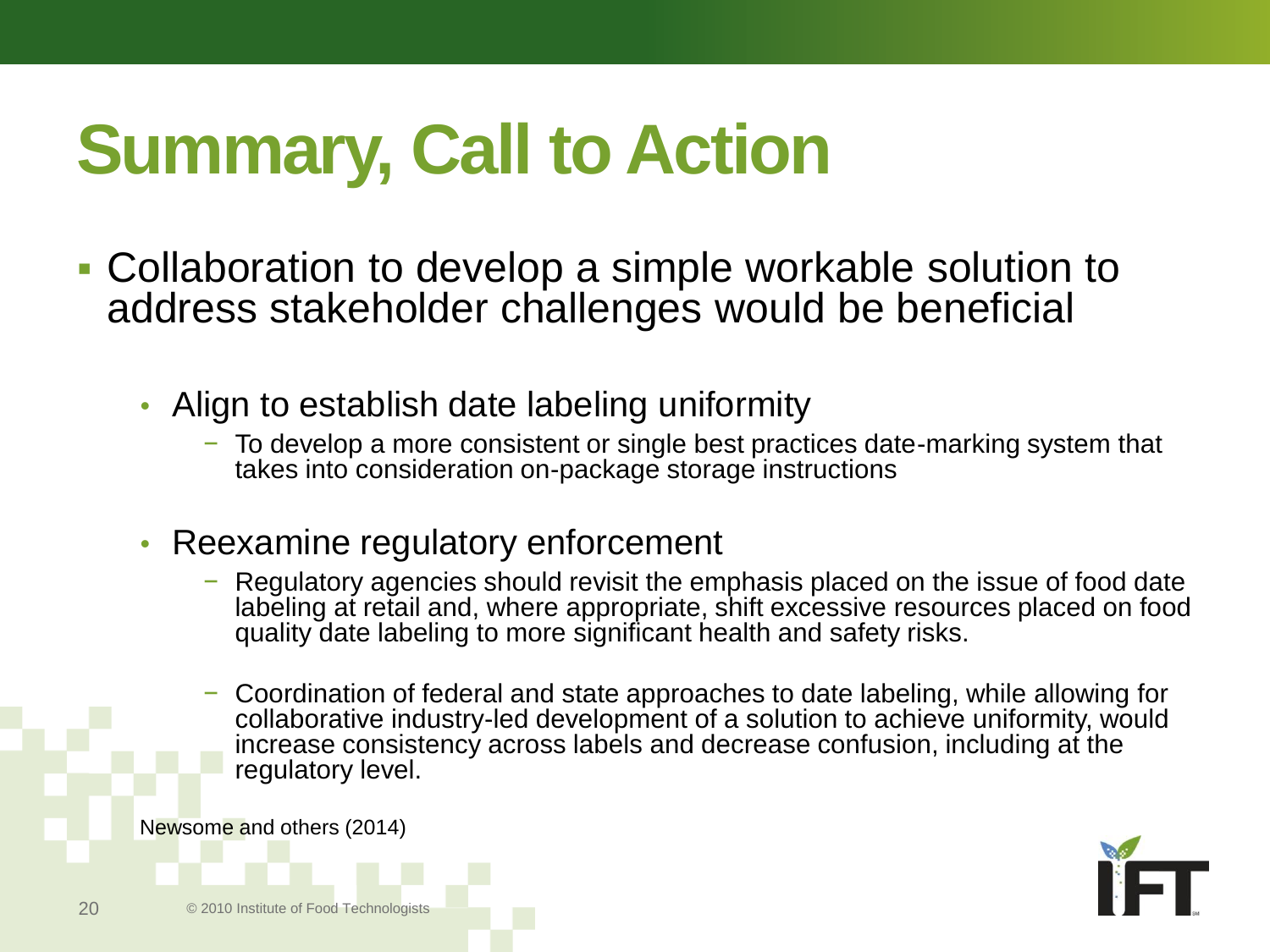# **Call to Action, continued**

#### • Educate consumers

− Providing clear, simple consumer direction on food quality and safety and the meaning of date labeling would improve food waste behavior.

#### • Conduct more research on indicator technologies

− Additional research to evaluate and further develop indicator technologies, such as time – temperature monitoring devices, and implement other improvements along the supply chain to monitor temperature, handling, and storage information could help better gauge true shelf life and reduce food waste, especially that of fresh produce.



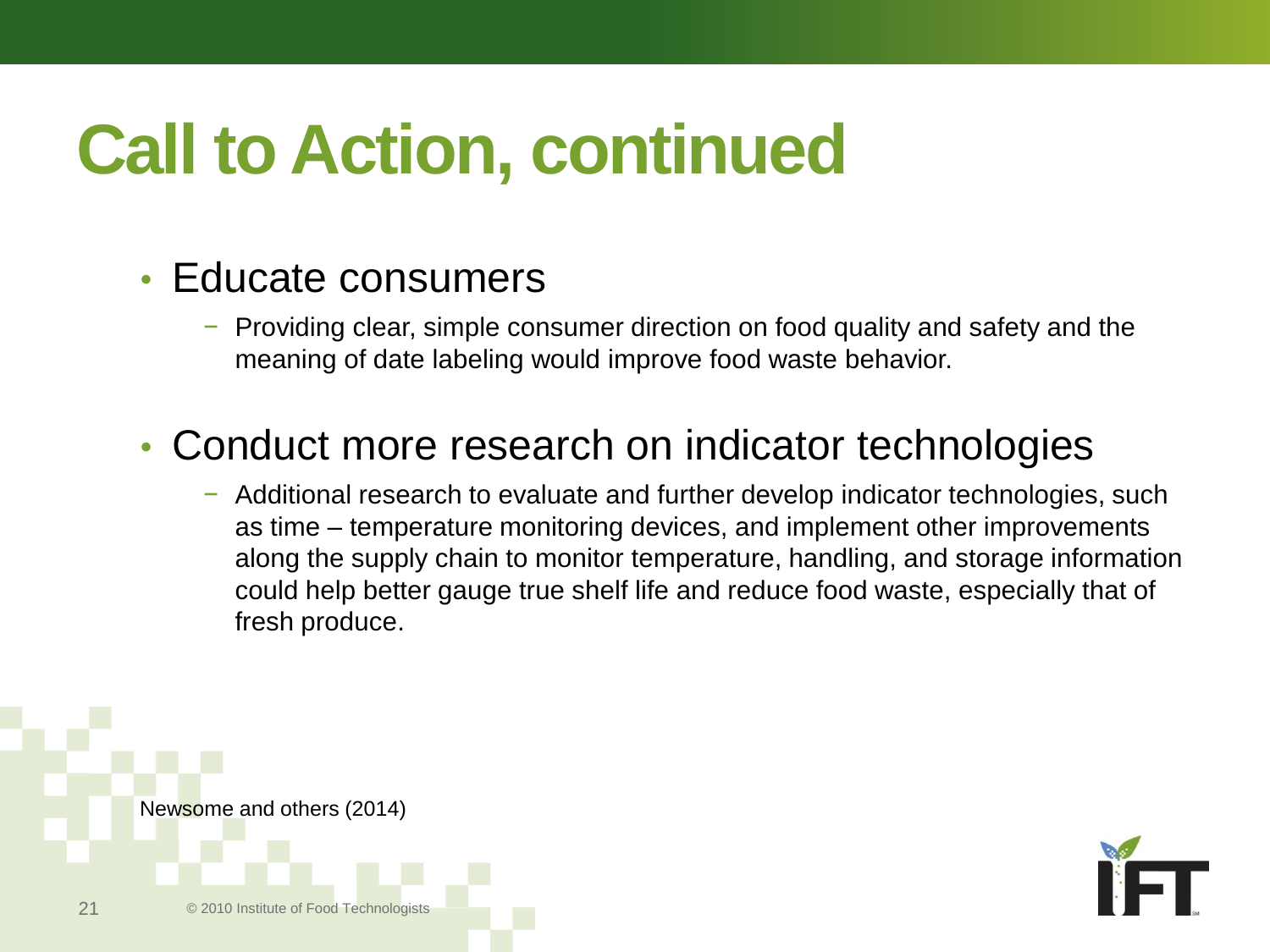#### Institute of Food Technologists

#### **Headquarters**

525 W. Van Buren Street Suite 1000 Chicago, IL 60607 312.782.8424 ift.org

#### **Washington, D.C. Office**

818 Connecticut Avenue, NW Suite 850 Washington, D.C. 20006 202.466.5980 ift.org

> Rosie Newsome 312-369-0575 rlnewsome@ift.org

futurefood2050.com

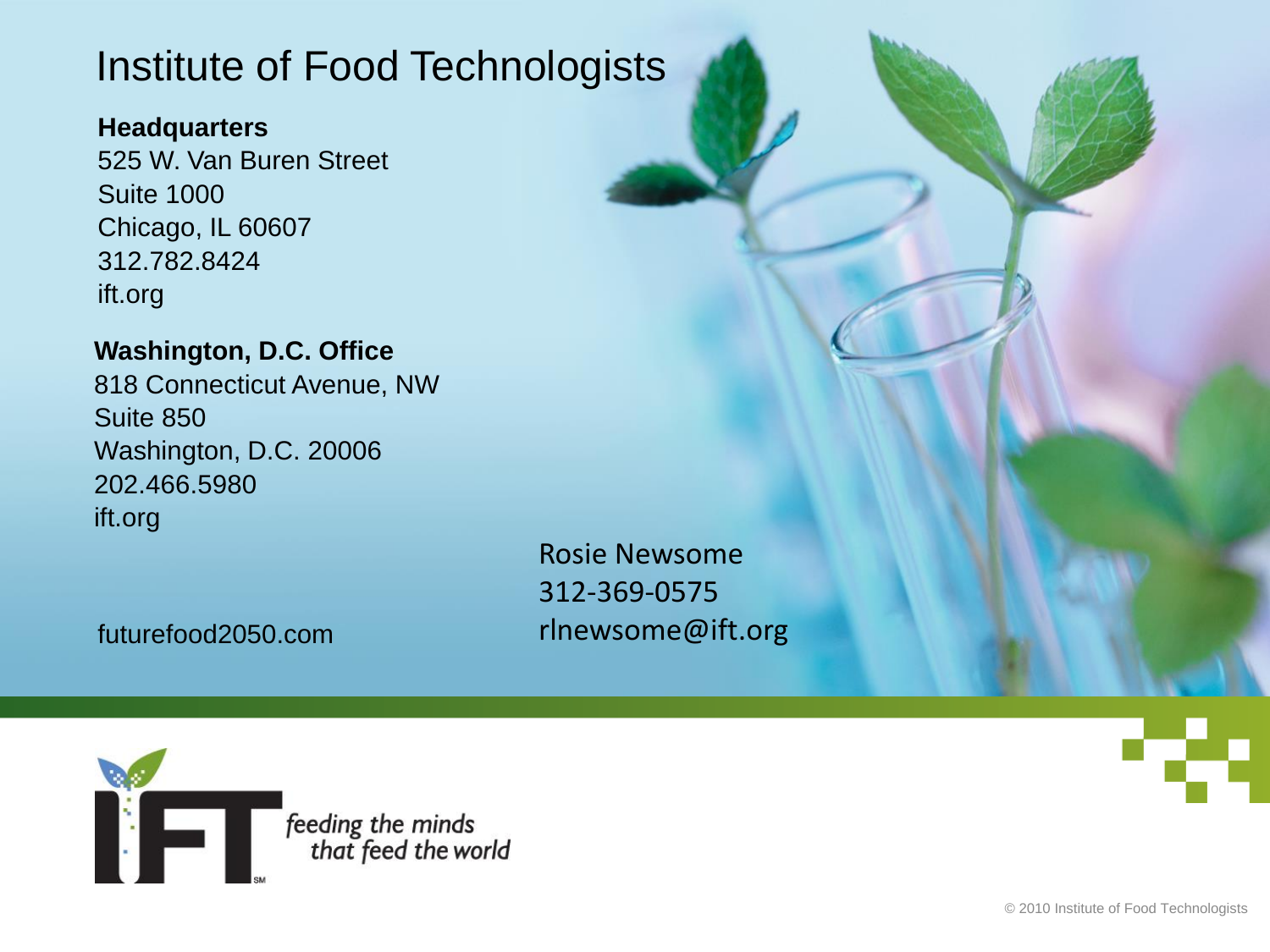#### **References**

Boxstael S, Devlieghere F, Berkvens D, Vermeulen A, Uyttendaele M. 2014. Understanding and attitude regarding the shelf life labels and dates on pre-packed food products by Belgian consumers. Food Control 37:85-92.

Cates SC, Kosa KM, Post RC, Canavan J. 2004. Consumer's attitudes toward open dating of USDA-regulated foods. Food Protect Trends 24:82-8.

CFIA. 2013. Date markings. Canadian Food Inspection Agency. [http://www.inspection.gc.ca/food/labelling/food](http://www.inspection.gc.ca/food/labelling/food-labelling-for-industry/date-markings/eng/1328032988308/1328034259857)[labelling-for-industry/date-markings/eng/1328032988308/1328034259857.](http://www.inspection.gc.ca/food/labelling/food-labelling-for-industry/date-markings/eng/1328032988308/1328034259857)

Diez-Gonzalez F, Belina D, Labuza TP, Pal A. 2007. Modeling the growth of *Listeria monocytogenes* based on a time to detect model in culture media and frankfurters. Intl J Food Microbiol 113:277-83.

EC. 2011. Regulation (EU) No. 1169/2011 of the European Parliament and of the Council of 25 October 2011 on the provision of food information to consumers. [http://eur](http://eur-lex.europa.eu/LexUriServ/LexUriServ.do?uri=OJ:L:2011:304:0018:0063:EN:PDF)[lex.Europa.eu/LexUriServ/LexUriServ.do?uri=OJ:L:2011:304:0018:0063:EN:PDF](http://eur-lex.europa.eu/LexUriServ/LexUriServ.do?uri=OJ:L:2011:304:0018:0063:EN:PDF).

Evans EW, Redmond EC. 2014. Behavioral risk factors associated with listeriosis in the home: A review of consumer food safety studies. J Food Protect 77(3):510–21.

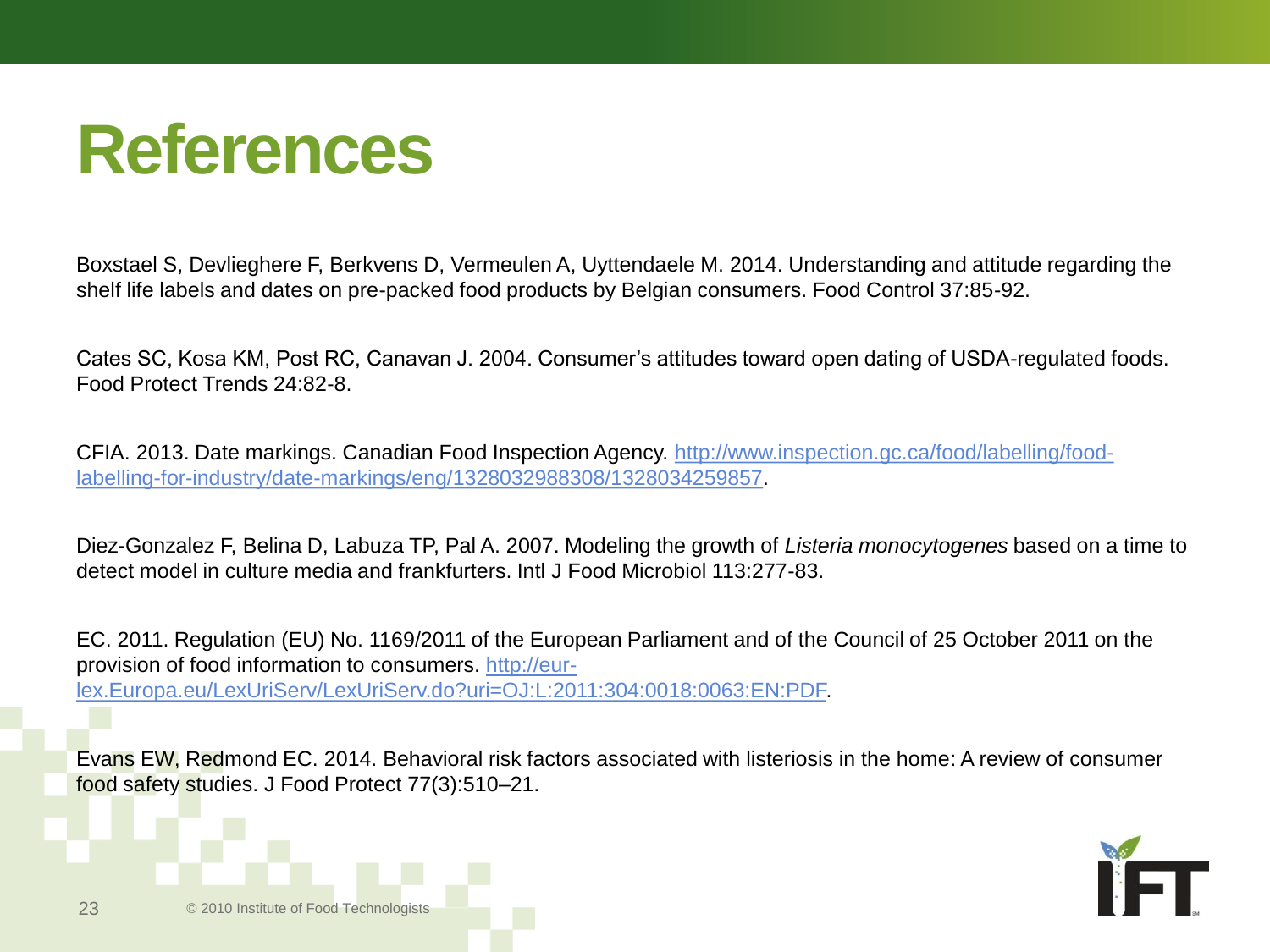24 © 2010 Institute of Food Technologists

FAO. 2011. Global Food Losses and Waste: Extent, Causes and Prevention. In: Gustavsson J, Cederberg C, Sonesson U, van Otterdijk R, Meybeck A, editors. Rome: Food and Agriculture Organization of the United Nations. [www.fao.org/docrep/014/mb060e/mb060e00.pdf](http://www.fao.org/docrep/014/mb060e/mb060e00.pdf).

FAO 2013a. Food Wastage Footprint. Rome, Italy: Food and Agriculture Organization of the United Nations ©2013. [http://www.fao.org/fileadmin/templates/nr/sustainability\\_pathways/docs/Factsheet\\_FOOD-](http://www.fao.org/fileadmin/templates/nr/sustainability_pathways/docs/Factsheet_FOOD-WASTAGE.pdf)[WASTAGE.pdf.](http://www.fao.org/fileadmin/templates/nr/sustainability_pathways/docs/Factsheet_FOOD-WASTAGE.pdf)

FAO. 2013b. Health People Depend on Healthy Food Systems. Sustainable Food Systems for Food Security and Nutrition. Word Food Day. Oct. 16.2013. Rome: Food and Agriculture Organization of the United Nations.

FAO.2014a. Global Initiative on Food Loss and Waste Reduction. Rome: Food and Agriculture Organization of the United Nations. [http://www.fao.org/3/a-i4068e.pdf.](http://www.fao.org/3/a-i4068e.pdf)

FAO. 2014b. Gender and nutrition. Rome: Food and Agriculture Organization of the United Nations. [http://www.fao.org/docrep/012/al184e/al184e00.pdf.](http://www.fao.org/docrep/012/al184e/al184e00.pdf)

FAO. 2014c. Hunger Facts. ICN2 Second International Conference on Nutrition. Nov. 19-21. Rome: Food and Agriculture Organization of the United Nations. [http://www.fao.org/about/meetings/icn2/toolkit/hunger](http://www.fao.org/about/meetings/icn2/toolkit/hunger-facts/en/)[facts/en/](http://www.fao.org/about/meetings/icn2/toolkit/hunger-facts/en/).

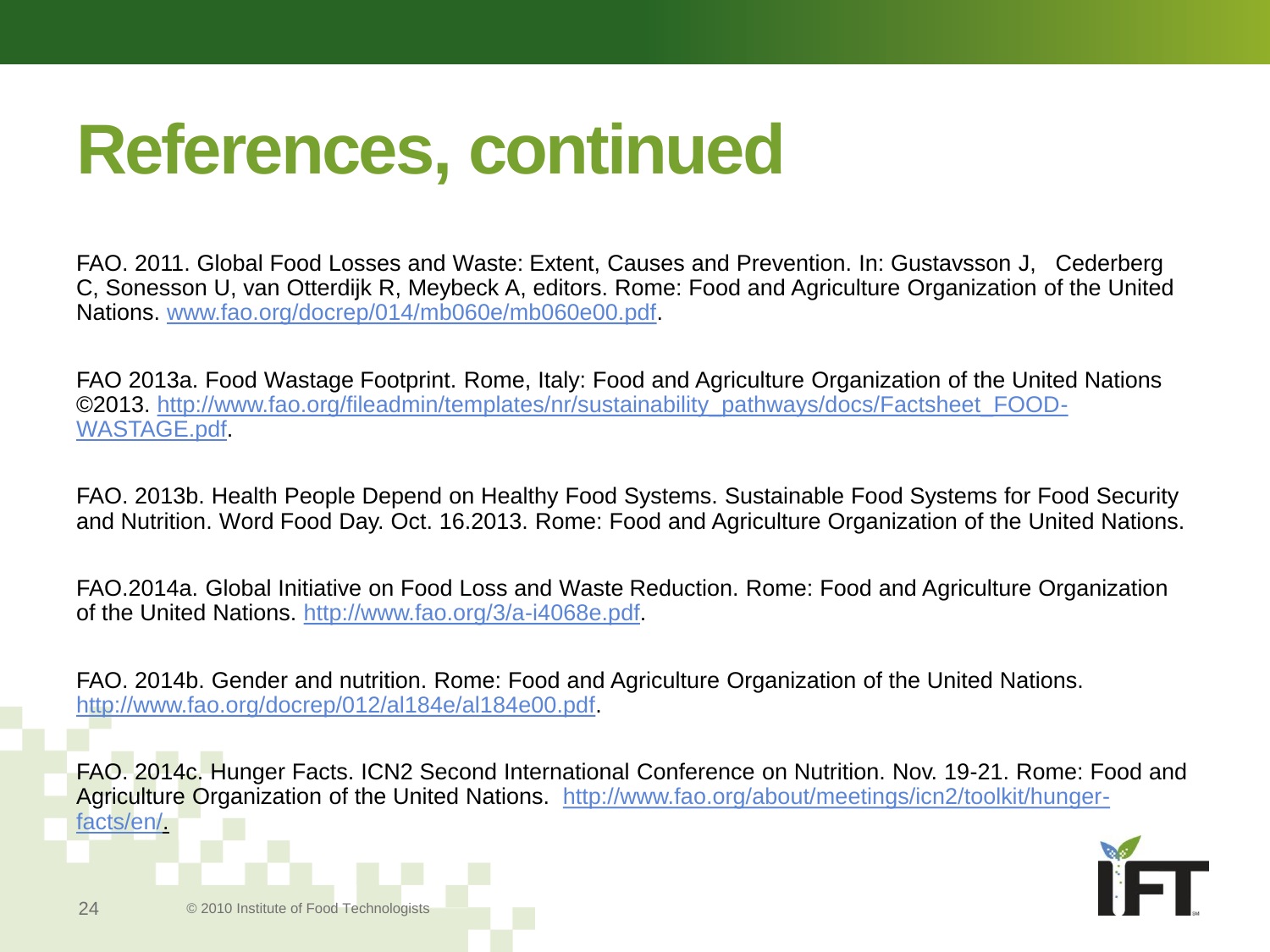FAO/WHO. 2014. Conference Outcome Document: Framework for Action. Second International Conference on Nutrition. Rome. Nov. 19-21.<http://www.fao.org/3/a-mm215e.pdf>.

FAO/IFAD/WFP. 2014. The State of Food Insecurity in the World: Strengthening the Enabling Environment for Food Security and Nutrition. Rome: Food and Agriculture Organization of the United Nations.

FAO/IFAD/WFP. 2015. The State of Food Insecurity in the World. Meeting the 2015 international hunger targets: Taking stock of uneven progress. Rome: FAO. Food and Agriculture Organization of the United Nations. Rome.

FMI. 2007. U.S. grocery shopper trends 2007. Research Department, Food Marketing Institute. Arlington, VA.

FMI. 2008. U.S. grocery shopper trends 2008. Research Department, Food Marketing Institute. Arlington, VA.

FMI. 2009. U.S. grocery shopper trends 2009. Research Department, Food Marketing Institute. Arlington, VA.

Foresight. 2011. The future of food and farming: Challenges and choices for global sustainability. Final Project Report. U.S. Government Office for Science. [http://www.bis.gov.uk/assets/foresight/docs/food-and-farming/11-546-future-of](http://www.bis.gov.uk/assets/foresight/docs/food-and-farming/11-546-future-of-food-and-farming-report.pdf)[food-and-farming-report.pdf.](http://www.bis.gov.uk/assets/foresight/docs/food-and-farming/11-546-future-of-food-and-farming-report.pdf)



25 © 2010 Institute of Food Technologists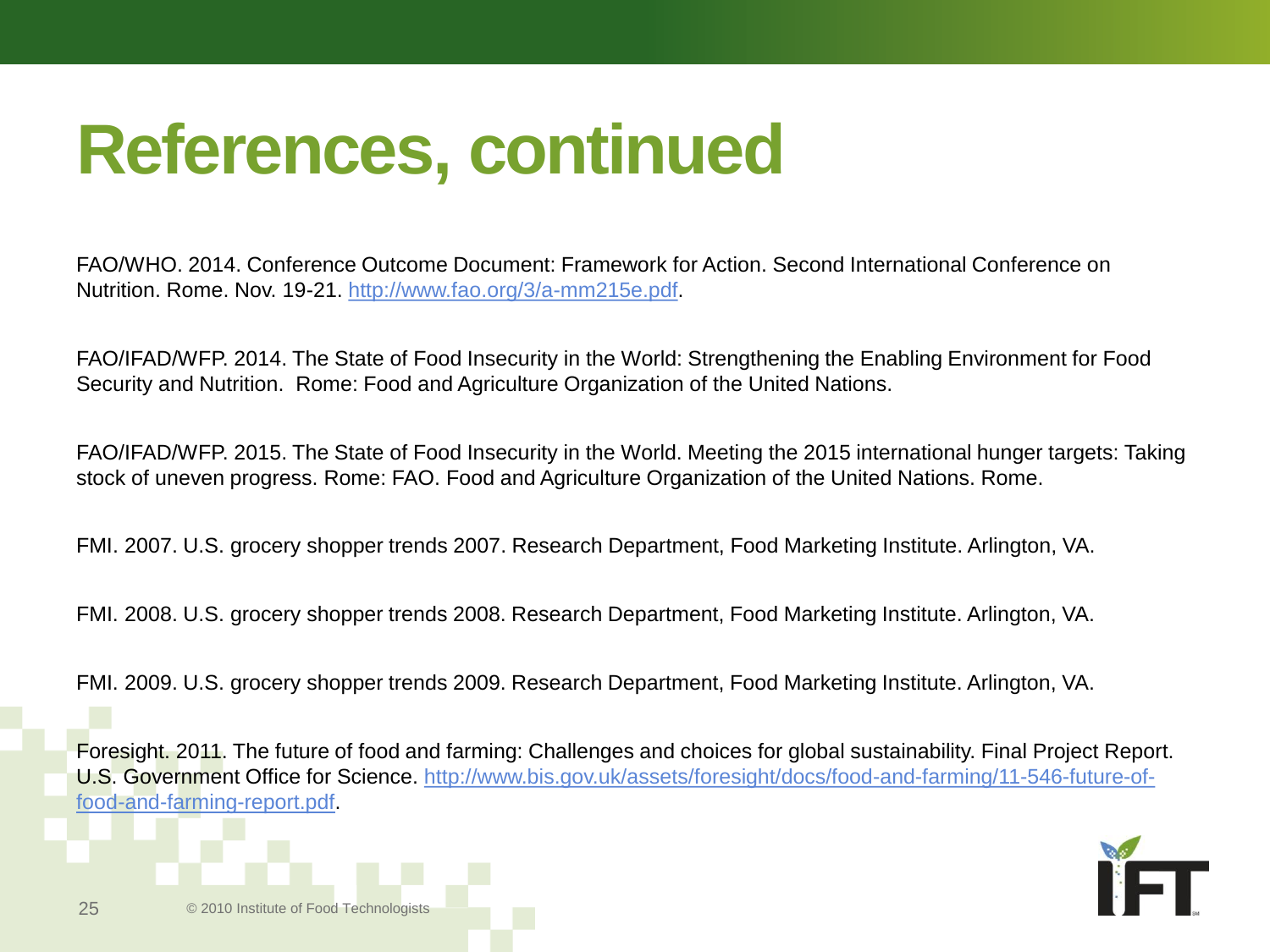FSA/DEFRA. 2011.Guidance on the application of date labels to food. U.K. Food Safety Agency/Dept. for Environment Food and Rural Affairs. <https://www.gov.uk/government/publications/guidance-on-the-application-of-date-labels-to-food>.

GMA, FMI, and Deloitte. 2008. 2008 Joint Industry Unsaleables Report: The Real Causes and Actionable Solutions. Joint Industry Unsaleables Leadership Team. Grocery Manufacturers Assn., Food Marketing Inst., and Deloitte. <http://www.gmaonline.org/downloads/research-and-reports/UnsaleablesFINAL091108.pdf>.

IFT. 2014. FutureFood2050:How Ingenuity Will Feed the World. [http://www.futurefood2050.com](http://www.futurefood2050.com/).

Kosa KM, Cates SC, Shawn K, Godwin SL, Chambers D. 2007. Consumer knowledge and use of open dates: Results of a web-based survey. J Food Protect 70(5):1213-9.

Labuza TP. 1996. An introduction to active packaging for foods. Food Technol 50(4):68-71.

Labuza TP. 2000.The search for shelf life: An update on continued efforts in understanding practical strategies for determining and testing the shelf life of food products. Food Test Anal 6:26-36.

Labuza TP, Szybist LM. 1999. Playing the open dating game. Food Technol 53(7):70-85.

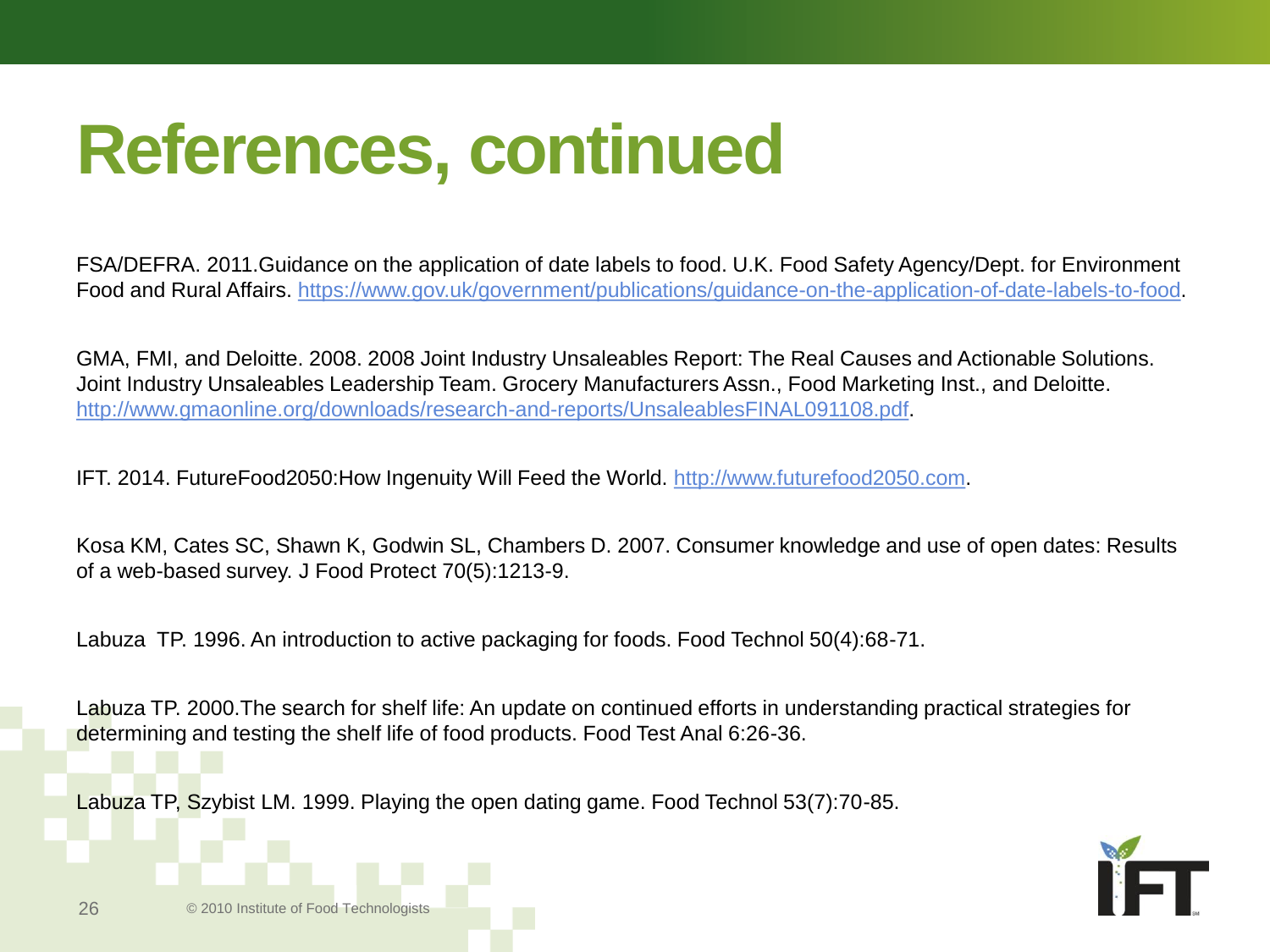Labuza TP, Szybist LM. 2001. Open dating of foods. Trumbull, Conn.: Food and Nutrition Press. 239 pp.

Labuza TP, Szybist LM, Peck J. 2001. Perishable refrigerated products and home practices survey. Working paper 01- 04. The Retail Food Industry Center. University of Minnesota, St. Paul.

LBRO. 2011a. Better regulation of "use by" date labelled foods: A business view. Prepared by members of the Business Reference Panel. Local Better Regulation Office. July. [httpS://www.lbro.org.uk/docs/date-coding-report.pdf.](https://www.lbro.org.uk/docs/date-coding-report.pdf)

LBRO. 2011b. 'Use by' date survey report. Prepared for the Local Better Regulation [O](http://www.lbro.org.uk/docs/date-coding-survey.pdf)ffice by IFT Research. Local Better Regulation Office. March. <http://www.lbro.org.uk/docs/date-coding-survey.pdf>

Minister of Justice. 2014. Food and drug regulations. Canada: CRC, c 870. [http://laws](http://laws-lois.justice.gc.ca/eng/regulations/C.R.C.,_c._870/index.html)[lois.justice.gc.ca/eng/regulations/C.R.C.,\\_c.\\_870/index.html.](http://laws-lois.justice.gc.ca/eng/regulations/C.R.C.,_c._870/index.html)

Newsome R, Balestrini CG, Baum MD, Corby J, Fisher W, Goodburn K, Labuza TP, Prince GP, Thesmar HS, Yiannas F. 2014. Applications and perceptions of date labeling of food. Comp. Rev. Food Sci. Food Safety 13:745-769. Available from: [http://onlinelibrary.wiley.com/doi/10.1111/1541-4337.12086/pdf.](http://onlinelibrary.wiley.com/doi/10.1111/1541-4337.12086/pdf)

NIST. 2013. NIST handbook 130 – 2013 edition. Uniform laws and regulations in the areas of legal metrology and engine fuel quality as adopted by the 97<sup>th</sup> Natl. Conference on Weights and Measures 2012. Natl. Inst. of Standards and Technology. [http://www.nist.gov/pml/wmd/pubs/upload/section-IVe-13-h130-final.pdf.](http://www.nist.gov/pml/wmd/pubs/upload/section-IVe-13-h130-final.pdf)



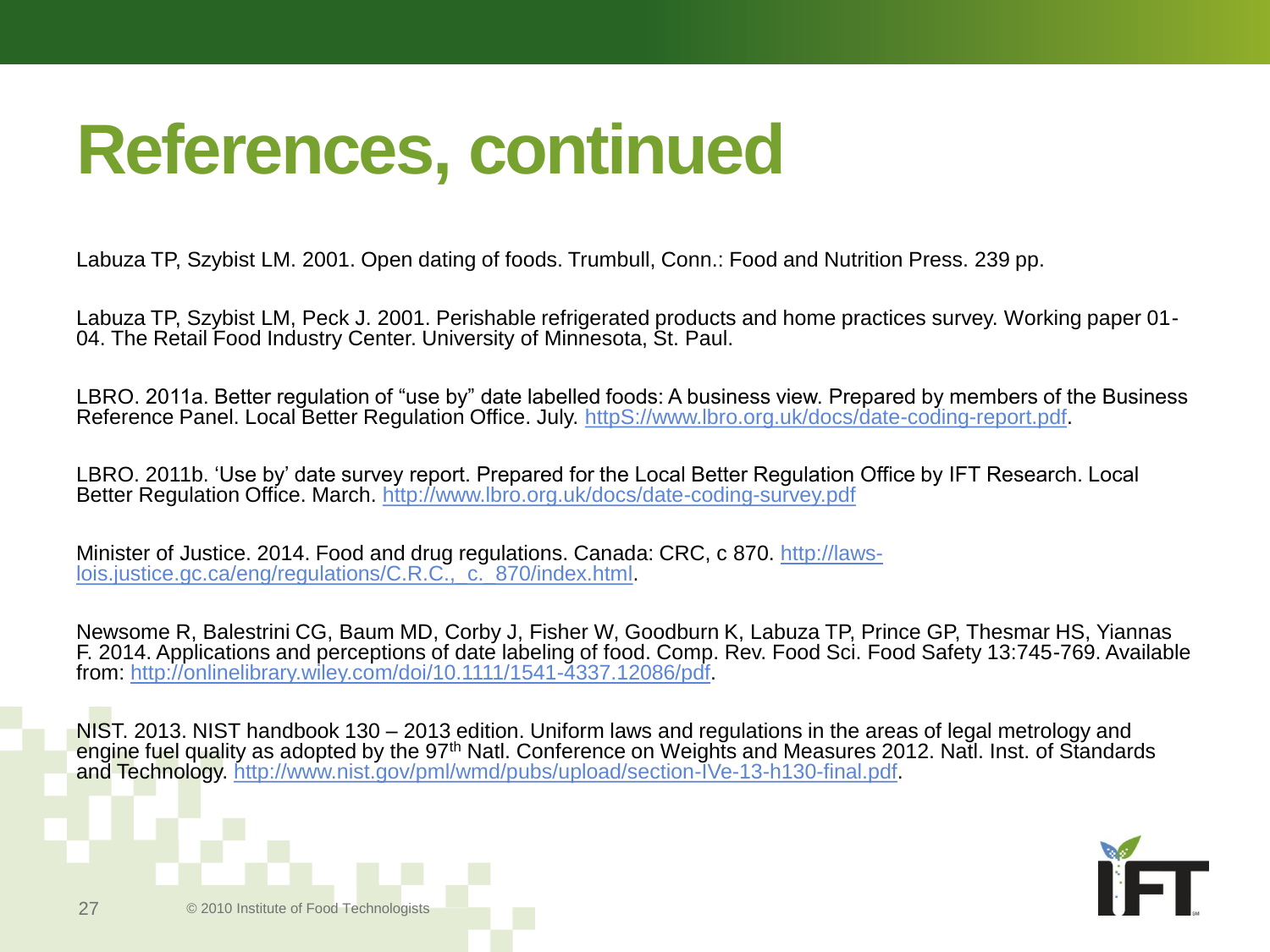NIST. 2015. NIST handbook 130 – 2015 edition. Uniform laws and regulations in the areas of legal metrology and engine fuel quality as adopted by the 99<sup>th</sup> Natl. Conference on Weights and Measures 2012. Natl. Inst. of Standards and Technology. [http://www.nist.gov/pml/wmd/pubs/hb130.cfm.](http://www.nist.gov/pml/wmd/pubs/hb130.cfm)

NRDC. 2012. Wasted: How America is losing up to 40 percent of its food from farm to fork to landfill. By Dana Gunders, Natural Resources Defense Council, Washington, DC. Available from: [http://www.nrdc.org/food/files/wasted-food-IP.pdf.](http://www.nrdc.org/food/files/wasted-food-IP.pdf) Accessed 2013 Jan 21.

NRDC. 2013. The dating game: How confusing food date labels lead to food waste in America. By Leib EB, Ferro J, Nielsen A, Nosek G, Qu J, editors. Natural Resources Defense Council and Harvard Food Law and Policy Clinic. <http://www.nrdc.org/food/files/dating-game-report.pdf>.

Pal A, Diez F, Labuza TP. 2007. Shelf life dating for seafood: Time for safety-based approach. St. Louis, Mo. Global Aquaculture Advocate March/April: 32-5.

Sherlock M, Labuza TP. 1992. Consumer perceptions of consumer time-temperature indicators for use on refrigerated dairy foods. J Dairy Sci 75:3167-76.

Taoukis PS, Fu B, Labuza TP. 1991. Time-temperature indicators. Food Technol 45(10):70-82.



28 © 2010 Institute of Food Technologists